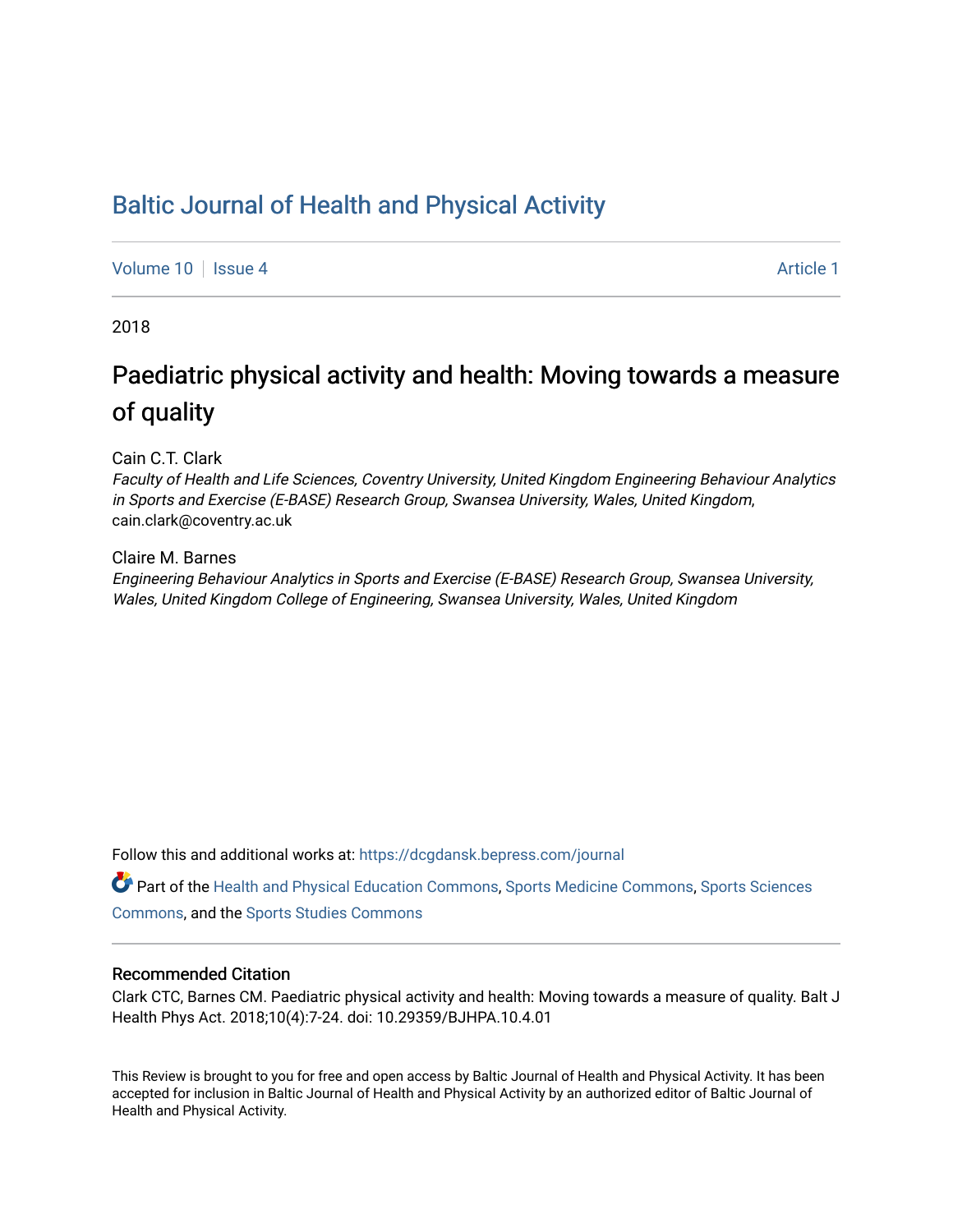# **Paediatric physical activity and health: Moving towards a measure of quality**

Cain C. T. Clark<sup>1, 2 ABCDEF</sup>, Claire M. Barnes<sup>2, 3 ABCDEF</sup>

<sup>1</sup> Faculty of Health and Life Sciences, Coventry University, United Kingdom

2 Engineering Behaviour Analytics in Sports and Exercise (E-BASE) Research Group, Swansea University, Wales, United Kingdom

<sup>3</sup> College of Engineering, Swansea University, Wales, United Kingdom

|                              | It is clear that physical activity, holistically, is linked with several positive factors through the life course.<br>There exists a large evidence base for physical activity quantity, yet there has been little integration<br>of physical activity qualities, and whilst quality is a nebulous term, recent developments in literature<br>suggest it may be a viable measure in the characterisation of physical activity. The purpose of the study<br>was to comprehensively review the development towards a measure of physical activity quality.                                                                                                                                                                                                                                                                                                                  |
|------------------------------|---------------------------------------------------------------------------------------------------------------------------------------------------------------------------------------------------------------------------------------------------------------------------------------------------------------------------------------------------------------------------------------------------------------------------------------------------------------------------------------------------------------------------------------------------------------------------------------------------------------------------------------------------------------------------------------------------------------------------------------------------------------------------------------------------------------------------------------------------------------------------|
|                              | A review of literature was conducted using online databases: Web of Science, PubMed and Google Scholar.<br>A narrative review was subsequently prepared on the topic and development of physical activity quality.                                                                                                                                                                                                                                                                                                                                                                                                                                                                                                                                                                                                                                                        |
|                              | Quantitative assessment of movement quality shows promise in the evaluation and measurement of<br>physical activity, particularly in relation to motor development, fundamental movement skills and body<br>mass indices.                                                                                                                                                                                                                                                                                                                                                                                                                                                                                                                                                                                                                                                 |
|                              | Whilst measures of movement quality display promise, this is a burgeoning field of research contributing<br>to physical activity literature, and as such, these measures must be refined, developed and investigated<br>further.                                                                                                                                                                                                                                                                                                                                                                                                                                                                                                                                                                                                                                          |
| Key words:                   | physical activity, movement quality, health, children.                                                                                                                                                                                                                                                                                                                                                                                                                                                                                                                                                                                                                                                                                                                                                                                                                    |
| article details              |                                                                                                                                                                                                                                                                                                                                                                                                                                                                                                                                                                                                                                                                                                                                                                                                                                                                           |
|                              | Article statistics: Word count: 5,695; Tables: 0; Figures: 0; References: 175                                                                                                                                                                                                                                                                                                                                                                                                                                                                                                                                                                                                                                                                                                                                                                                             |
|                              | Received: July 2018; Accepted: October 2018; Published: December 2018                                                                                                                                                                                                                                                                                                                                                                                                                                                                                                                                                                                                                                                                                                                                                                                                     |
|                              | Full-text PDF: http://www.balticsportscience.com                                                                                                                                                                                                                                                                                                                                                                                                                                                                                                                                                                                                                                                                                                                                                                                                                          |
|                              | <b>Copyright</b> © Gdansk University of Physical Education and Sport, Poland                                                                                                                                                                                                                                                                                                                                                                                                                                                                                                                                                                                                                                                                                                                                                                                              |
|                              |                                                                                                                                                                                                                                                                                                                                                                                                                                                                                                                                                                                                                                                                                                                                                                                                                                                                           |
|                              | Indexation: Celdes, Clarivate Analytics Emerging Sources Citation Index (ESCI), CNKI Scholar (China National Knowledge<br>Infrastructure), CNPIEC, De Gruyter - IBR (International Bibliography of Reviews of Scholarly Literature in<br>the Humanities and Social Sciences), De Gruyter - IBZ (International Bibliography of Periodical Literature in<br>the Humanities and Social Sciences), DOAI, EBSCO - Central & Eastern European Academic Source, EBSCO -<br>SPORTDiscus, EBSCO Discovery Service, Google Scholar, Index Copernicus, J-Gate, Naviga (Softweco, Primo<br>Central (ExLibris), ProQuest - Family Health, ProQuest - Health & Medical Complete, ProQuest - Illustrata: Health<br>Sciences, ProQuest - Nursing & Allied Health Source, Summon (Serials Solutions/ProQuest, TDOne (TDNet),<br>Ulrich's Periodicals Directory/ulrichsweb, WorldCat (OCLC) |
| <b>Funding:</b>              | This research received no specific grant from any funding agency in the public, commercial, or not-for-profit                                                                                                                                                                                                                                                                                                                                                                                                                                                                                                                                                                                                                                                                                                                                                             |
|                              | sectors.                                                                                                                                                                                                                                                                                                                                                                                                                                                                                                                                                                                                                                                                                                                                                                                                                                                                  |
| <b>Corresponding author:</b> | <b>Conflict of interests:</b> Authors have declared that no competing interest exists.<br>Dr Cain C. T. Clark; Faculty of Health and Life Sciences, Coventry University, Coventry, CV1 5FB, United Kingdom;                                                                                                                                                                                                                                                                                                                                                                                                                                                                                                                                                                                                                                                               |

e-mail: [cain.clark@coventry.ac.uk](mailto:cain.clark@coventry.ac.uk) **Open Access License:** This is an open access article distributed under the terms of the Creative Commons Attribution-Non-commercial 4.0 International [\(http://creativecommons.org/licenses/by-](http://creativecommons.org/licenses/by)nc/4.0/), which permits use, distribution, and reproduction in any medium, provided the original work is properly cited, the use is non-commercial and is otherwise in compliance with the license.

**Authors' Contribution: A** Study Design **B** Data Collection **C** Statistical Analysis **D** Data Interpretation **E** Manuscript Preparation **F** Literature Search **G** Funds Collection

**abstract**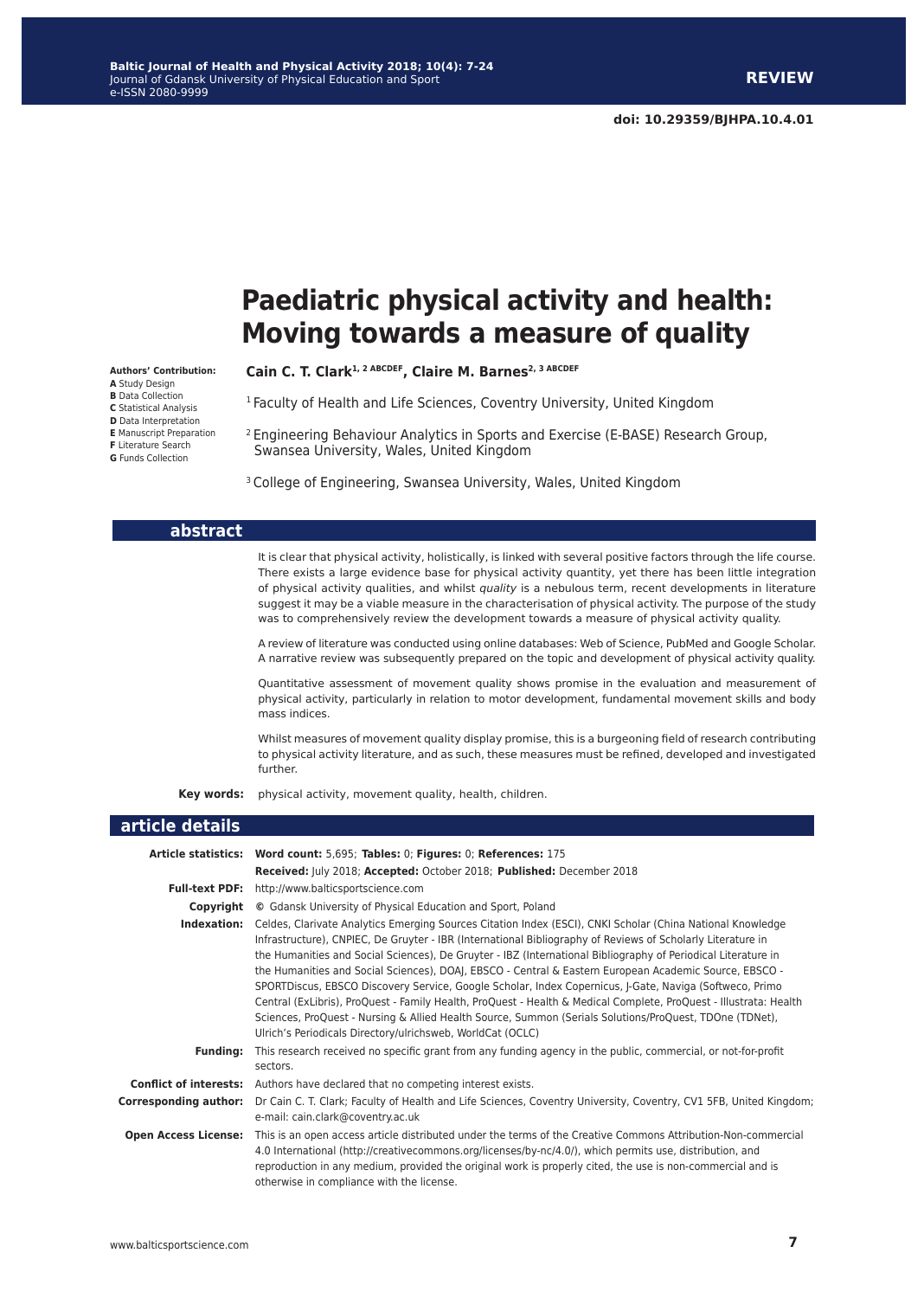#### **introduction**

Physical inactivity is the largest contributor to risk factors for noncommunicable diseases in the world [1−3]. Conversely, physical activity has been identified as an integral contributor to a healthy lifestyle [4] and can provide numerous health benefits [5], including a decreased risk of premature death by around 30% for those attaining the recommended levels of physical activity on most days of the week (see [1,2]). Whilst this data is not available for children, the systematic reviews of Saunders et al. [6], Chaput et al. [7], Carson et al. [8] and Poitras et al. [9] have quantified the relationship between physical activity, sedentary behaviour, sleep and health and concluded that these behaviours are co-dependent and all related to health risk [10]. A sedentary lifestyle, common during childhood, adolescence and continued into adulthood, is a major concern for the health of the general public [11, 2], and the substantial increase in the prevalence of overweight and obesity and other non-communicable diseases, such as diabetes, cancer, hypertension and cardiovascular diseases over the previous decades [12, 13], is partly attributed to lower levels of physical activity and an increase in sedentary behaviour [14]. There are numerous acute physiological and psychosocial benefits of physical activity among children and adolescents; physical activity behaviours between childhood and adulthood are correlated, and physically active children are more likely to grow up to be physically active adults compared with their inactive peers [15, 16]. It is, therefore, advocated that physical activity be promoted amongst children and adolescents for health enhancement and to embed lifelong behavioural patterns that will result in more active adult populations in the future [10, 15−17].

There is a dearth of research demonstrating objective methods to empirically derive movement quality measures, and as such, this review intends to explore the development towards novel measures of movement quality. Authors, such as Bellanca et al. [18] and Brach et al. [19], have demonstrated quality measurements in a specific population are useful and valid using raw accelerometry, enabling greater insight into specific portions of gait. Furthermore, in geriatric patients and those with Parkinsonian gait, respectively, frequency domain analyses can reliably highlight deteriorating gait characteristics [20, 21]. To date, almost all focus on physical activity has been on time spent above or below various thresholds, such as moderate-tovigorous physical activity, and thus the focus has largely been on quantity. Research seeking to derive measures of quality has largely involved activity in the controlled setting of the laboratory, involving multiple sensors. There has been limited, at best, integration of physical activity quantities and qualities in real-life settings. Notwithstanding, quality is a nebulous term, and can have connotations relating to psychology, physiology, biochemistry, well-being, emotional state, biomechanics or even life. The purpose of this narrative review was to investigate the development of a quantitative measure of physical activity movement quality, with consideration for motor development, fundamental movement skills, energy expenditure and physical activity guidelines.

#### **material and methods**

A narrative review of literature, defined as a discursive discussion of a relatively broad theme from a theoretical and contextual point of view, was conducted using online databases: Web of Science, PubMed and Google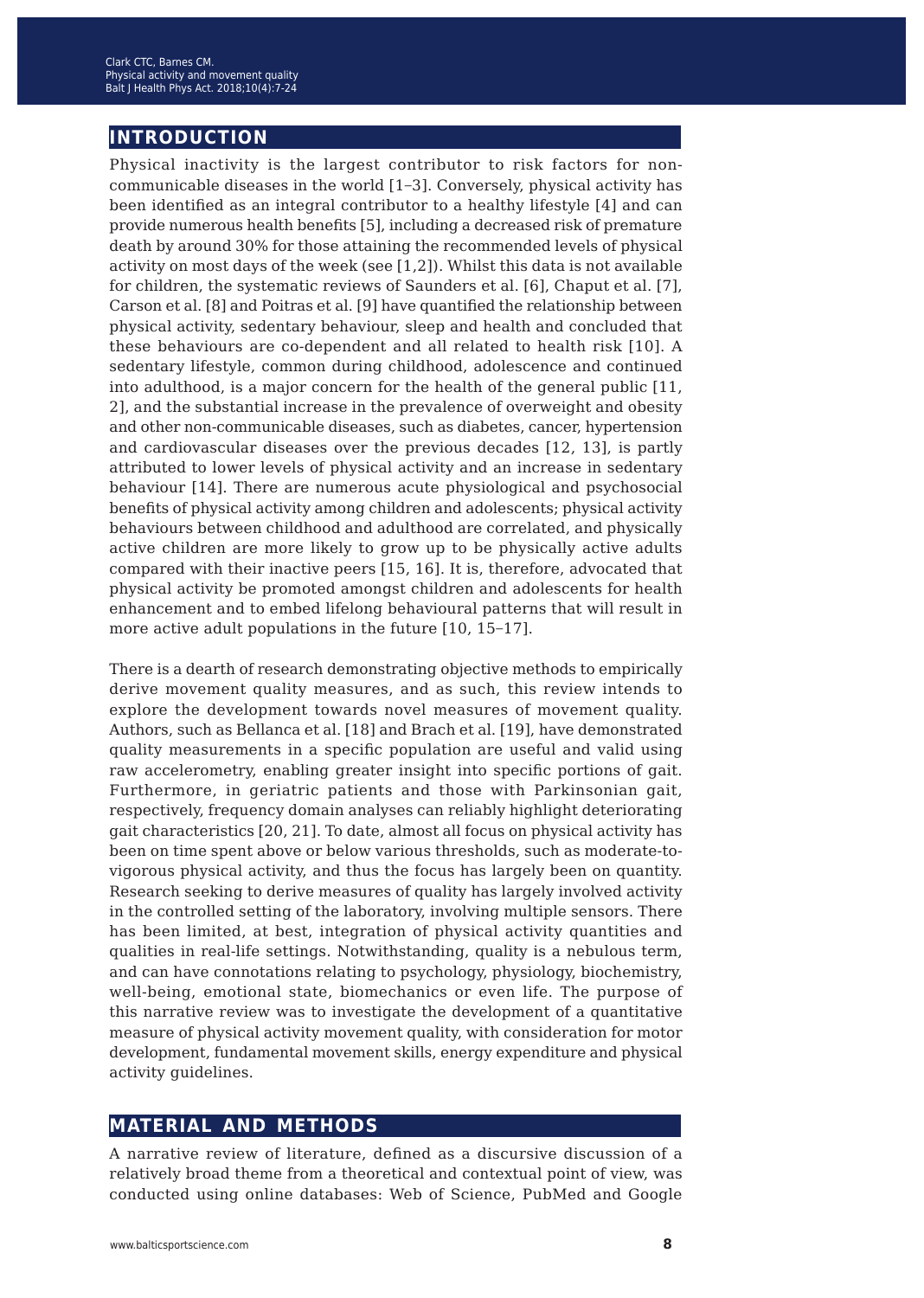Scholar, to locate studies published from the journal inception to July 2018. Key search terms included: physical activity, motor development, fundamental movement skills, energy expenditure and movement quality, with the addition of Boolean logic operators 'AND', and, 'OR'.

Multiple searches of each database were conducted with additional searches for relevant references and citations linked to studies obtained during the primary search. The search and selection process sought to locate only peer reviewed articles written in the English language, published in or before July 2018. Subsequently, topics for discussion were identified as: 1) physical activity guidelines, 2) childhood physical activity, 3) motor development, 4) physical activity, 5) fundamental movement and body mass index, 6) physical activity and energy expenditure, 7) physical activity and recess, and 8) physical activity quality.

#### **physical activity guidelines**

It has been recommended that children (5–17 years old) should accumulate at least 60 minutes of moderate intensity physical activity each day [22, 23, 2], whilst for early years children (3–5-year-olds) it is recommended that at least 180 minutes of physical activity is achieved every day (Department of Health [24], Department of Health and Aging [25], Tremblay et al. [26]). Recently, however, a step change has been made in relation to physical activity guidelines. The Canadian 24-Hour Movement Guidelines for Children and Youth were the first to address the whole day [10, 27]. The Canadian 24- Hour Movement Guidelines for Children and Youth encourage children and youth to "Sweat, Step, Sleep and Sit". For optimal health benefits, children and youth (aged 5–17 years) should achieve high levels of physical activity, low levels of sedentary behaviour, and sufficient sleep each day. A healthy 24 hours includes: uninterrupted nine to 11 hours of sleep per night for those aged 5–13 years and eight to 10 hours per night for those aged 14– 17 years, with consistent bed and wake-up times, and an accumulation of at least 60 minutes per day of moderate to vigorous PA (MVPA) involving a variety of aerobic activities. Vigorous physical activities and muscle and bone strengthening activities should each be incorporated on at least three days per week, several hours of a variety of structured and unstructured light physical activities, no more than two hours per day of recreational screen time, and limited sitting for extended periods. Preserving sufficient sleep, trading indoor time for outdoor time, and replacing sedentary behaviours and light physical activity with additional moderate to vigorous physical activity can provide greater health benefits [10, 27]. The rationale behind these changes was drawn from a series of comprehensive reviews (see: Saunders et al. [6], Chaput et al. [7], Carson et al. [8] and Poitras et al. [9]). Poitras et al. [9] supported the notion that children and youth accumulate at least 60 minutes per day of moderate to vigorous physical activity for disease prevention and health promotion [1]. Following a systematic review, Poitras et al. [9] reported that total physical activity was positively and significantly associated with physical, psychological/psychosocial, and cognitive health indicators [10, 27]. Relationships were more consistent and robust for higher-intensity compared with lighter-intensity physical activity, whilst light-intensity physical activity was positively associated with cardiometabolic biomarkers. The findings highlight the potential benefits of both light intensity physical activity and total physical activity, neither of which were captured in the previous guidelines [9]. A further review, by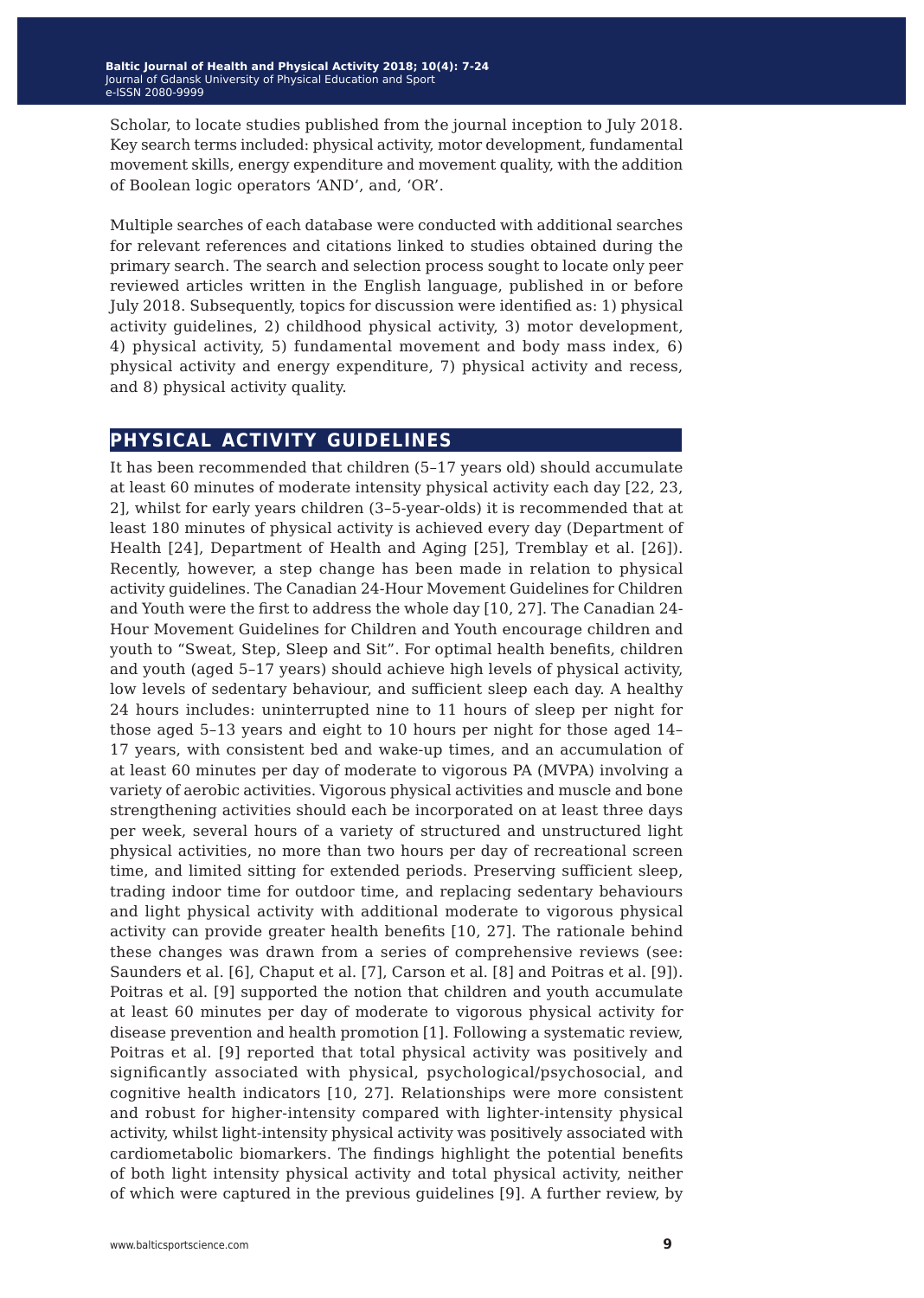Carson et al. [8], into sedentary behaviour found that higher durations and/ or frequencies of screen time and television (TV) viewing were associated with adverse body composition; the frequency and time spent TV viewing was associated with higher cardiometabolic risk; TV viewing and video-game use were associated with adverse behavioural indicators; greater time spent reading and homework were associated with higher scholastic achievement; screen time was associated with lower cardiorespiratory fitness; and screen time and computer use were associated with reduced self-esteem [8]. Screen time has a stronger relationship with health indicators compared with overall sedentary time, and it is concluded that less sedentary behaviour (especially screen time) was associated with better health indicators [8]. A systematic review on the effect of sleep, by Chaput et al. [7], noted that longer sleep duration was linked with positive indicators of adiposity, emotional control, scholastic achievement, and overall health and well-being [7]. Chaput et al. [7] concluded that shorter sleep duration is congruent with detrimental physical and mental health outcomes. Finally, Saunders et al. [6] reported that school-aged children and youth having high physical activity, high sleep, low sedentary behaviour had better measures of adiposity, cardiometabolic health and general health indicators [6]. However, those who had low activity and sleep also had deleterious health indicators [6]. Collectively, the systematic reviews of Saunders et al. [6], Chaput et al. [7], Carson et al. [8] and Poitras et al. [9] provided an evidence base and led to the inception of the 24-hour movement guidelines, targeting a more holistic approach than previously seen. This presents a paradigm change representing a fundamental shift from focusing on behaviours in isolation, to the composition of behaviours across a whole day [9, 6−8]. Consideration for all behaviours along the movement spectrum as a collective is necessary and warranted, and holds promise in the promotion of population health [10].

#### **childhood physical activity**

In children and young people (5−18 years of age) there is evidence of the beneficial effects of physical activity on musculoskeletal health, cardiorespiratory fitness, several components of cardiovascular disease, adiposity, and blood pressure [28, 5, 29, 30]. Further physical activity can improve children's psychological well-being and promote moral reasoning, positive self-concept, and social interaction [31]. Thus, physical activity and fitness in childhood are associated with numerous health benefits [32, 14] and should be promoted [33]. Furthermore, in the late 1980s, Blair et al. [34] hypothesised a number of relationships that linked childhood activity to adult health and adult activity; specifically, (i) childhood physical activity influences adult physical activity, which may affect adult health; (ii) childhood physical activity has a direct beneficial effect on the child's health, which predicts adult health; and (iii) childhood physical activity has a direct beneficial effect on adult health – this hypothesis has since been supported in the literature [16, 5].

Higher levels of physical activity in children are associated with improved cardiorespiratory fitness and muscular strength [35], enhanced bone health and reduced body fat [36]. Participation in physical activity is vital for enhancing children's physical, social, cognitive and psychological development [36]. Furthermore, children who frequently participate in physical activity demonstrate reduced symptoms of anxiety and depression, and improved self-esteem and confidence [36]. Whilst children's activity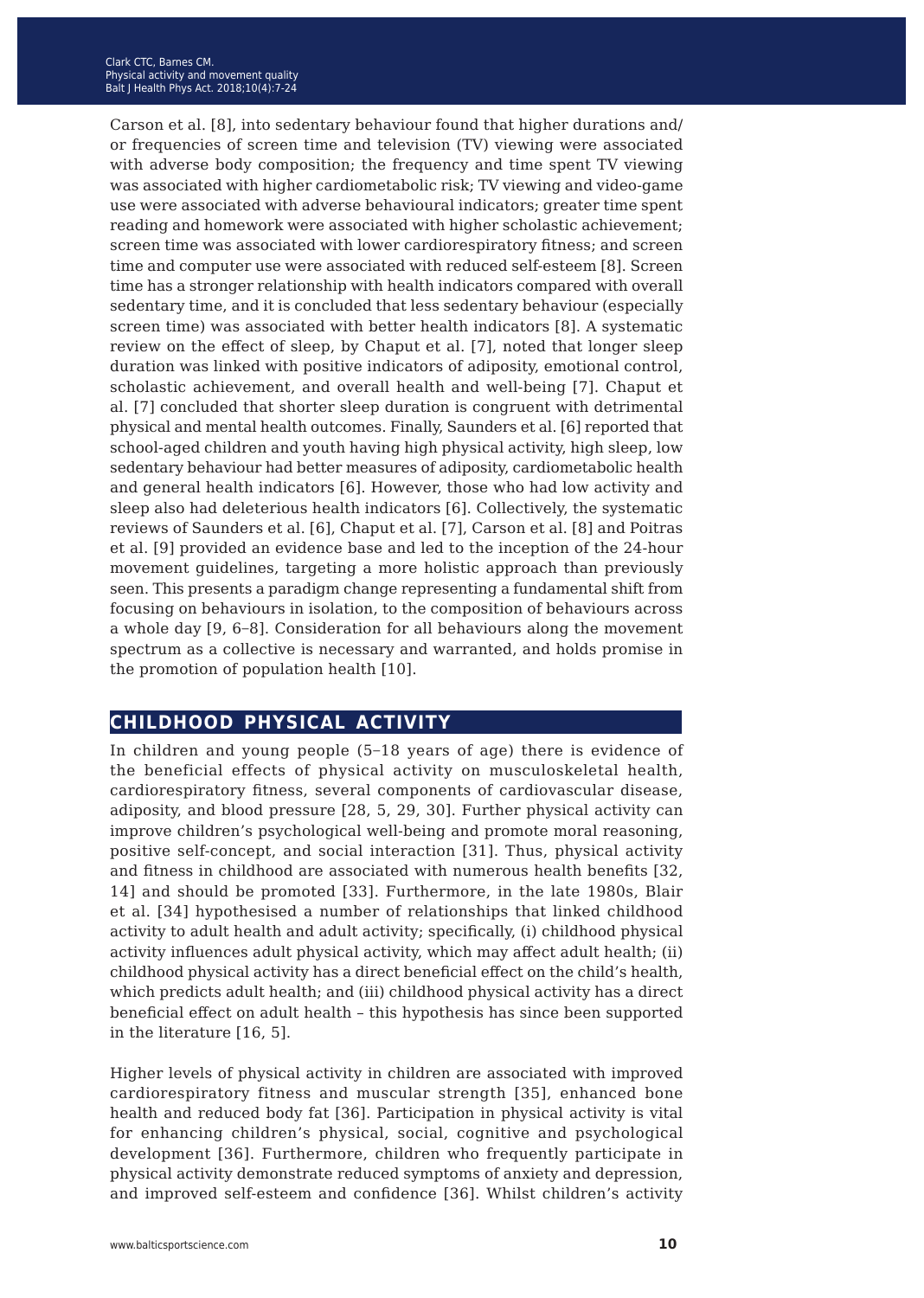has been widely investigated, the pre-school period (3 to 5 years of age) is often overlooked, yet pre-school represents a crucial period of development whereby the regulation of energy balance is programmed [37]. For example, lifestyle behaviours are thought to track from pre-school to childhood, and subsequently into adulthood [38, 39], indicating that this is a critical time for promoting physical activity and preventing sedentary behaviours [40]. On the other hand, the relationship between physical activity, sedentary behaviour and health in the early years is not fully understood and warrants investigation [41]. Pivotal to the research is an accurate measure of physical activity that should go over above current approaches [42]. In addition, diversification and refinement on the approaches to measuring physical activity will enable better understanding of these relationships [43]. There has been much debate in the literature into whether young children are sufficiently active for health [44], and conflicting conclusions have been reached. One solution to the dearth of understanding throughout development (i.e. physical activity, motor development and control interaction) is to assess elements of movement quality as well as quantity.

#### **motor development**

In a seminal study, Stodden et al. [45] proposed a theoretical model that explains the interaction between the development of motor competence, physical activity participation and weight management. Stodden et al. [45] suggested that motor competence is the underlying mechanism that will influence physical activity engagement levels. However, the model asserted that physical activity is also mediated by age, perceived motor competence, physical literacy, health related fitness and obesity risk [45]. During early childhood, the cognitive capability to accurately perceive motor competence is not sufficiently developed [46, 47], whilst in the ages preceding pubertal onset, it has been asserted that this is a critical or sensitive period in the ability of children to develop motor skills [48, 49]. However, when children reach middle to late childhood, their cognitive ability will have developed to the point they compare themselves to their peers [46, 47], resulting in a stronger relationship between motor competence and perceived motor competence. Children who have a higher perceived motor competence and higher motor competence will perceive tasks to be easier and are more likely to engage in physical activity, whereas the reverse is evident in children with low actual and perceived motor competence [50].

Based upon the findings of a comprehensive review, Robinson et al. [51] reported that a positive relationship exists between motor competence and physical activity across childhood, the strength of associations between motor competence and both cardiorespiratory endurance and muscular strength/endurance increase from childhood into adolescence. Finally, motor competence has tenuously been shown to be both a precursor and a consequence of weight status and demonstrates an inverse relationship across childhood and adolescence [51]. Whilst some literature has explored the impact youth physical activity levels have through the life course, there exists little more than tenuous links between early years and childhood motor competence, tracking across the life course. Therefore, adequate measures of motor competence and movement qualities are required to explore this further [42].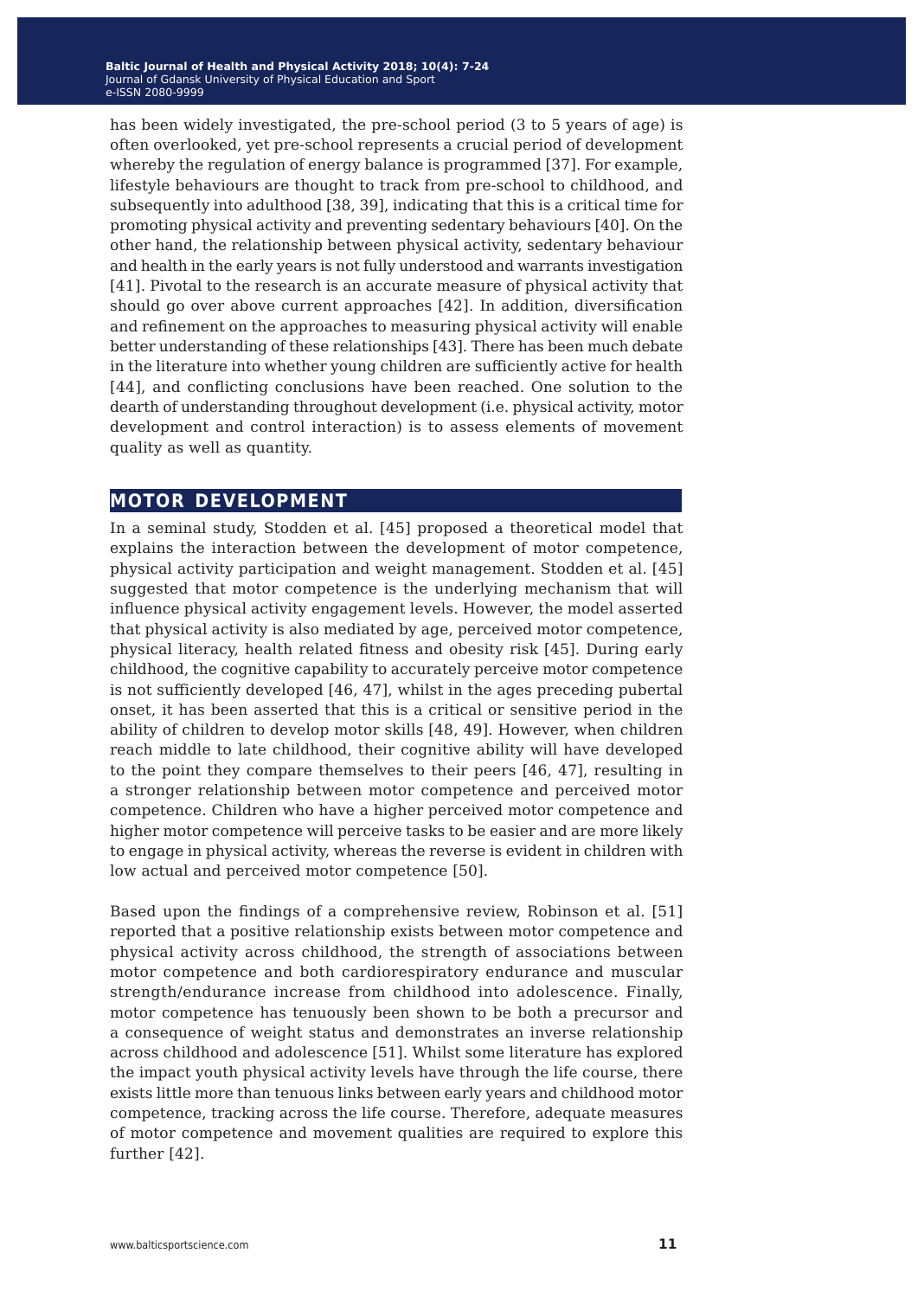#### **physical activity,fundamental movement and the body mass index**

Fundamental movement skills (FMS) are considered the basic building blocks for movement and provide the foundation for specialised and sport-specific movement skills required for participation in a variety of physical activities. Fundamental movement skills can be categorised into locomotor (e.g., run, hop, jump, leap), object-control (e.g., throw, catch, kick, strike), and stability (e.g., static balance) skills [52]. Current tools to assess FMS, such as the movement ABC test and the gross motor development test, assume that the reliability data and validity information is well founded [53]. However, there is insufficient evidence that clearly indicates the FMS test items are actually evaluating the motor skill constructs [54]. Test-retest and inter-rater reliability has been reported in the literature to range anywhere from 0.49 to 1.00 [55−60].

Despite reliability issues, there is strong evidence to suggest a positive association between fundamental movement skill competency, physical activity and health related benefits in children [61−64]. Many cross-sectional studies have shown a linear relationship between FMS and physical activity. However, cross-sectional data cannot determine causality; for example, it is not clear if FMS influences physical activity or if physical activity influences FMS. In a systematic review on FMS in children and adolescents, Lubans et al. [61] found that FMS was associated with organised and non-organised physical activity and pedometer step counts although ten studies were crosssectional hindering cause and effect conclusions. Okely et al. [65] found that as little as 3% of organised physical activity was predicted from FMS levels  $(r^2 = 0.03)$  in 13-16-year-old adolescents, whilst Hamstra-Wright et al. [66] reported that 29% of the variance in locomotor skills was accounted for by organised sport, which is a much higher percentage of variance than reported in the other studies (3% for Okely et al. [65], 10.4% for McKenzie et al. [67], 3.6% for Barnett et al. [68], 19.2% for Cliff et al. [69]).

Previous research has highlighted that FMS is inversely correlated with weight status [70−73], and out of the 21 studies cited in the Lubans et al. [61] systematic review, nine of them used body mass/BMI as a variable to compare FMS mastery. Six of the nine studies highlighted a significant inverse relationship between weight status and FMS mastery. Okely et al. [65] also established that overweight and obese children score lower in the locomotor skills (run, gallop, skip and hop). McKenzie et al. [67], on the other hand, did not find a significant relationship between childhood FMS scores and adolescent physical activity levels, although an inverse relationship between FMS and weight status was identified. The theory is that improving FMS at an early age will result in increased PA and improved health. This is an important concept given that excess body weight is significantly correlated with low physical activity levels, increased all-cause mortality risk and biomechanical movement perturbations [74, 75]. It has been shown that children with excess weight move less and with much greater difficulty than normal-weight peers [75−80], and the impact of excess body mass in children appears to hinder physical activity, movement quality and fundamental movement skill [45, 62]. The compromised movement in overweight children is attributed to greater force through joints, decreased mobility, modification of the gait pattern, and changes in the absolute and relative energy expenditures for a given activity [75, 78]. Furthermore, overweight children have a longer gait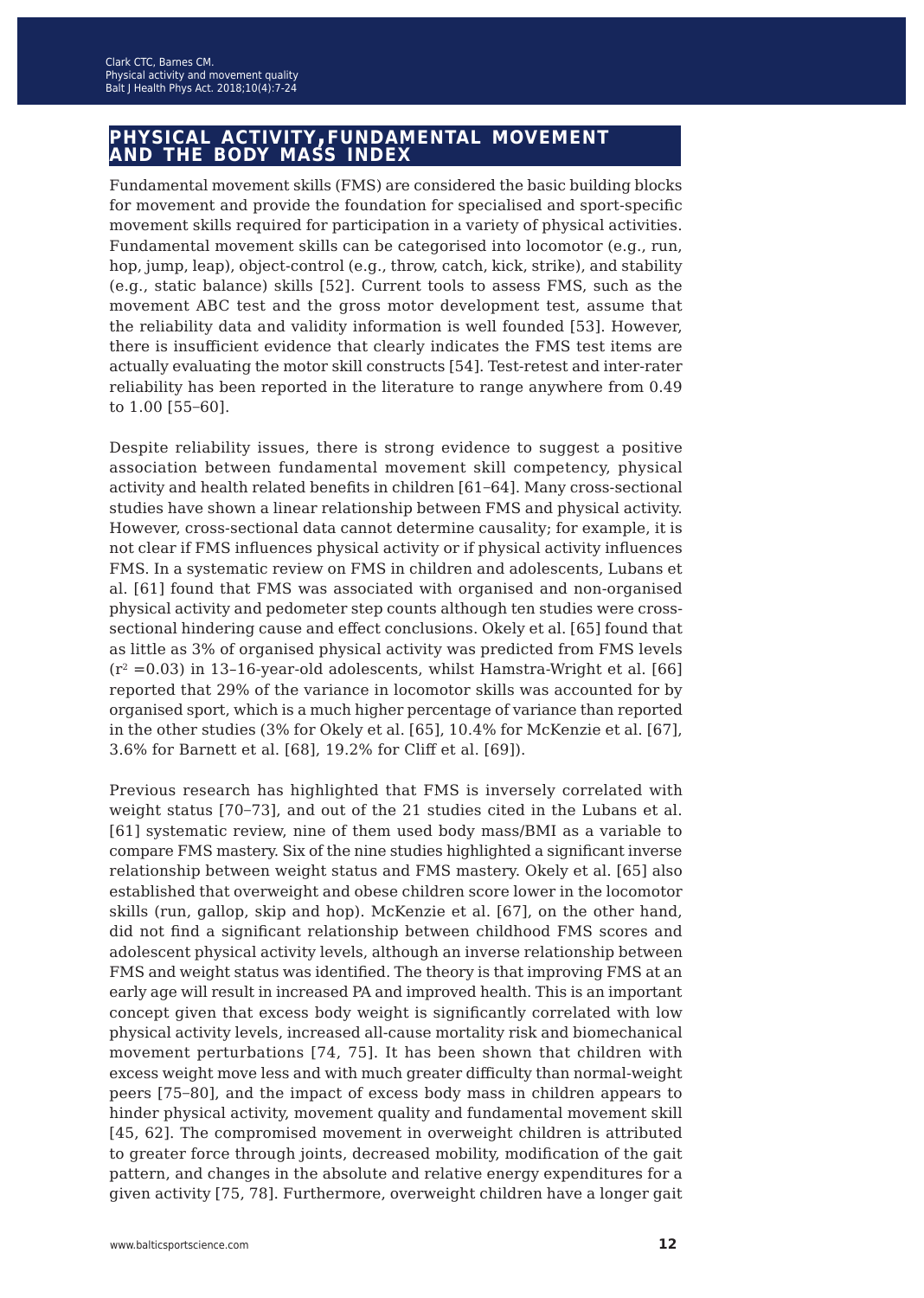cycle and stance phase duration as well as a reduced cadence and velocity compared to normal weight [81-83]. The difficulty overweight children have in adapting to different walking speeds is disadvantageous when participating in physical activities involving frequent speed changes, including standardised fitness tests [78]. Spatiotemporal and kinetic analyses of obese vs. non-obese children showed that obese children were mechanically less efficient than normal weight children, i.e. obese children used more mechanical energy when walking at the same speed, compared to normal weight children [78].

#### **physical activity and energy expenditure**

A multitude of instruments providing objective measures of physical activity have been developed, the simplest being pedometers [84], which allow the estimation of distance walked and associated energy expenditure [85, 86]. Whereas, other sensors and methods, including; accelerometers, heart rate monitoring, doubly labelled water, and direct observation have been employed to objectively quantify physical activity and its related energy expenditure [87, 88].

Doubly labelled water is classified as the gold standard of energy expenditure measurement; however, this technique does not measure specific physical activities, per se, but rather estimates total energy expenditure over a period from which the physical activity energy expenditure can be calculated [89]. This method uses non-radio-labelled isotopes of oxygen and hydrogen (18O and 2H) administered as a standard dose of water at the start of the measurement period (usually 7-21 days). The <sup>18</sup>O is eliminated from the body in  $CO<sub>2</sub>$  and water, and the 2H is eliminated as water only. The difference between the elimination rates of each isotope is an estimate of  $CO<sub>2</sub>$  production over the measurement period and the total energy expended during the measurement period can then be calculated using a standard equation [90]. Physical activity energy expenditure can then be calculated by subtracting dietary induced thermogenesis and resting energy expenditure from total energy expenditure [90]. However, physical activity is a complex multidimensional human behaviour that encompasses all bodily movement from fidgeting to marathon running [91, 92]. Consequently, it is important to understand the relationship between specific physical activities and energy expenditure. Types of physical activity may be spontaneous (i.e., daily life activity), obligatory (i.e., activity necessary for survival) or voluntary (i.e., formal, planned exercise) [93]. The major contributor to daily physical activity energy expenditure in children is spontaneous physical activity [94] . There is evidence that low levels of physical activity are associated with increased risk of weight gain and this, in turn, may have health consequences for children [5, 16, 95, 96], hence why the focus of physical activity literature has been on energy expenditure.

Physical activity is a multi-faceted construct and can be expressed and quantified in numerous ways. For example, physical activity can be described according to context, such as surrounding environment and social conditions and further characterised according to type, frequency, duration and intensity [97]. The type or modality of physical activity (recreational, obligatory or occupational, aerobic or anaerobic, continuous or intermittent, weightbearing or non-weight bearing) refers to the specific activity in which the individual is engaged. The frequency of physical activity refers to the number of bouts of physical activity over time, whilst duration is the length of time in each activity bout. The dose of physical activity, however, may be expressed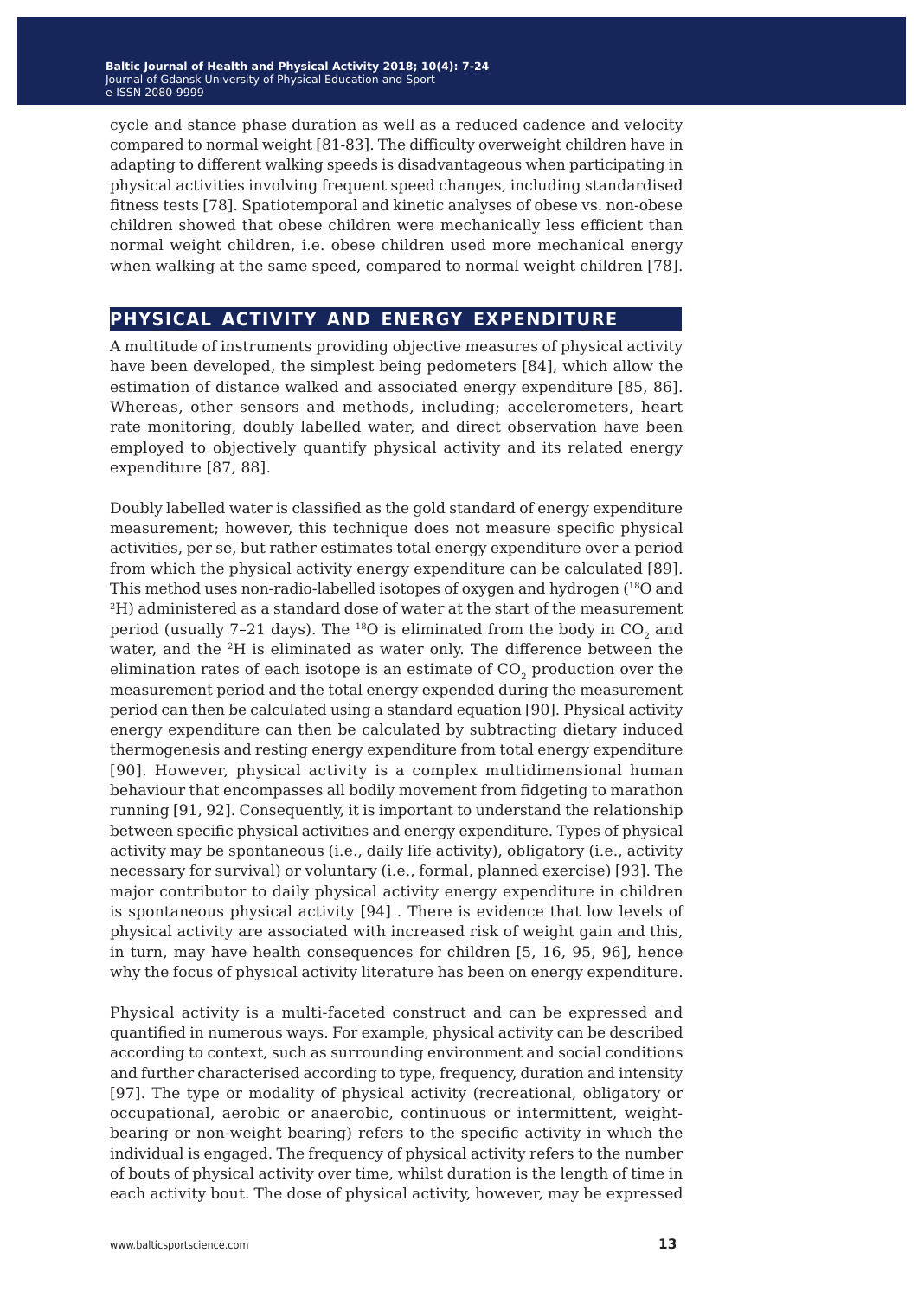each activity bout. The dose of physical activity, however, may be expressed according to absolute or relative intensity. Absolute intensity is the actual rate of energy expenditure over a specified time period and is generally expressed as oxygen uptake (VO<sub>2</sub>; L·min<sup>-1</sup>), oxygen uptake relative to body mass (ml·kg<sup>-1</sup>min<sup>-1</sup>) and/or energy expenditure (kcal·min<sup>-1</sup>, kJ·min<sup>-1</sup>, MJ, kJ·kg<sup>-1</sup>). Absolute intensity can further be described according to multiples of resting energy expenditure using the metabolic equivalents classification (MET). METs are defined as the ratio of energy expended from work to resting metabolic equivalent (3.5 mL of  $O_2$ ·kg<sup>-1</sup>min<sup>-1</sup>) or 1 kcal·kg<sup>-1</sup>hr<sup>-1</sup>. Knowing the MET value associated with a particular type of activity and individual body mass permits the energy cost of the activity to be estimated [98, 99].

The Compendium of Physical Activities was conceived in 1993 and subsequently revised in 2000 and currently presents MET values for 605 specific activities for adults, categorised under 21 major headings [99, 100]. The values range from 0.9 METs (sleeping) to 18 METs (running at 10.9 mph). MET values are used to express the intensity of physical activity according to intensity categories (i.e., light, moderate, vigorous). Although absolute intensity levels corresponding to MET values exist for children, research is equivocal over which are the most appropriate. In most studies, moderate intensity is defined as  $\geq 3$  METs. It is asserted by some that a threshold of ≥5 METs is more suitable for children [101, 102]. More recent evidence suggests ≥4 METs is an appropriate threshold for describing ≥moderate intensity activity in children [101, 102].

A review of physical activity measurement reported that 63% of monitoring devices used were accelerometers, predominantly the ActiGraph [107], whilst literature has focussed on quantifying activity in the form of activity counts, time spent above or below activity thresholds or energy expenditure, as opposed to the movement qualities in real-life settings [108, 109]. Furthermore, functional limitations, such as high frequency movement and noise information escaping the bandpass filter which in turn adds unexplained variation in activity counts [110], variations in the period length, cut points and device type further add to the lack of clarity in the literature [111−113].

### **physical activity and recess**

Children spend a significant proportion of their waking time at school. Noncurricular time, such as school recess periods (recess and lunch break) and after-school programs, provides opportunities for children to be physically active within the school environment [114, 115]. Of these contexts, recess periods may provide the single greatest opportunity during the school day to impact on children's physical activity levels [116, 117, 79]. However, in recent years there has been a trend to reduce the frequency and duration of school recess, or remove it from the school day altogether, often due to academic pressures [118, 115]. Consequently, it is important that school recess is included in school-based physical activity programming and policy, and that the recess environment is conducive for children to make physically active choices [119]. Whilst the scheduling and duration of recess periods vary between countries, social and physical environments that facilitate enjoyable and safe physical activity engagement in this context would be advantageous [120]. A number of reviews have examined correlates of preschool, children's and adolescents' physical activity [121−123], yet these have predominantly focused on factors associated with whole-day activity. Such work that fails to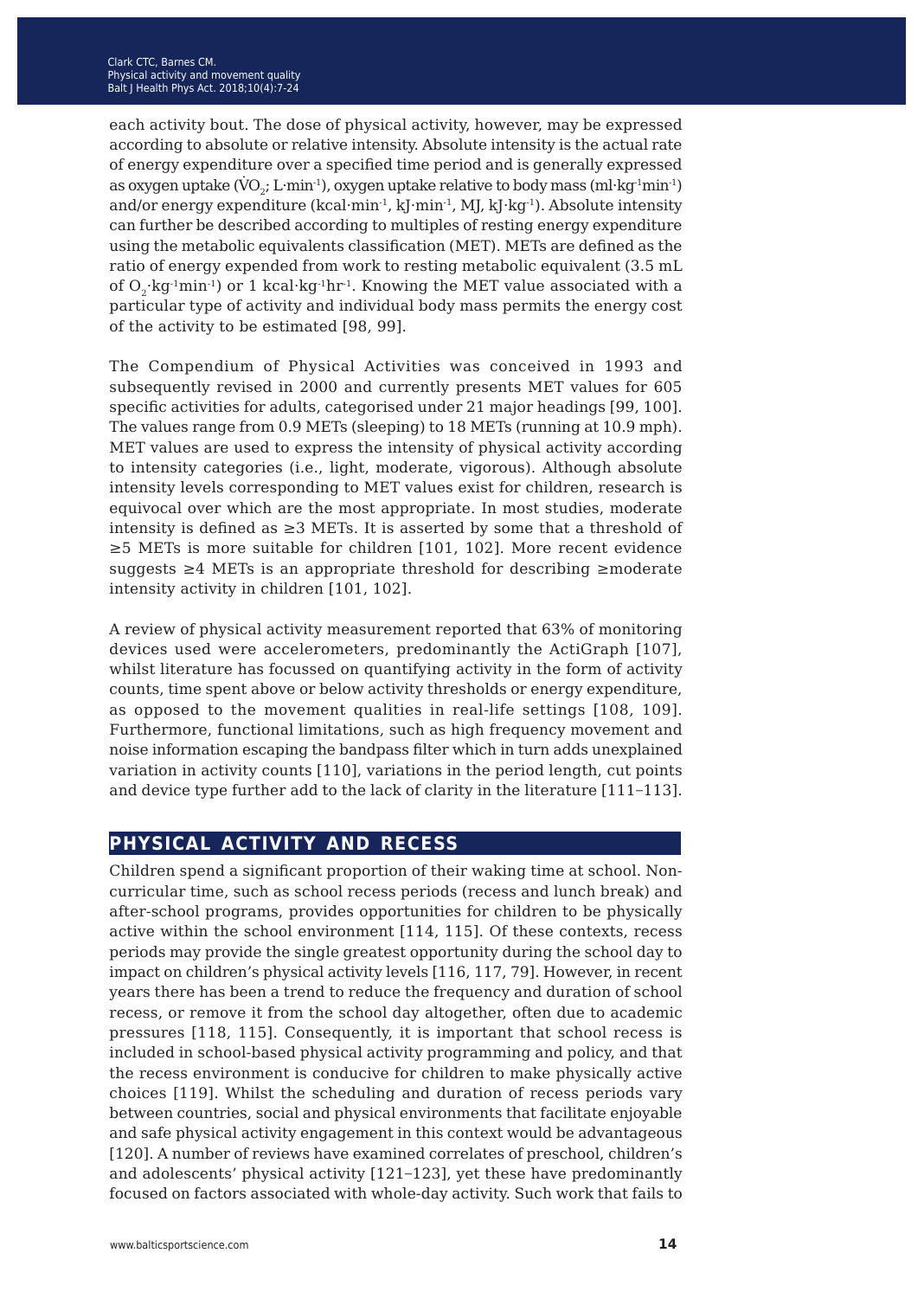focus on the playground fails to capitalise on an important opportunity. The playground provides the best environment for correlates linked to physical activity to be meaningfully compared, providing children with the same environment and time for physical activity with few control variables. Since physical activity is a multidimensional behaviour influenced by numerous factors across several domains [124], it is logical to also consider specific contexts in which children and adolescents are active. This notion links to a conceptual model proposed by Welk [125], where the author addressed the area of motor competence. Welk [125] categorised the five most commonly reported determinants/correlates of physical activity into (1) personal, (2) biological, (3) psychological, (4) social, and (5) environmental, and the available literature supports this assertion. Welk [125] suggests in his conceptual model that biological factors, such as physical skills and fitness, act as enabling factors that are promoted by physical activity with increased fitness and competence, leading to increased adherence to physical activity and subsequent enhancement of perceived and actual competence.

Ridgers et al. [123] conducted a systematic review into correlates of physical activity during recess and reported that age, grade level, BMI, cardiovascular fitness, outdoor environment, physical education provision, and number of recess periods had no association with recess physical activity [126– 128]. The authors went on to summarise a number of significant, positive associations with physical activity during recess, which included playing ball games, being male, perceived encouragement, loose equipment and overall facility equipment [128–130]. Current research indicates that many correlates of recess physical activity are equivocal, indicating that more empirical research is required [123]; for example, special educational needs, supervision, socioeconomic status, fixed equipment, playground markings, season, temperature, weather, organised activities and recess duration all affect recess activity to varying levels [123]. Whilst an appreciation must also be made for the differences between primary (3–11y) and secondary (12–16y) school aged children. Factors consistently reported to significantly influence primary school aged physical activity levels include; sex (being male), parental overweight status, parent support physical activity preferences, intention to be active, perceived barriers (inverse), previous physical activity, healthy diet, program/facility access, and time spent outdoors [123, 131–135]. Whilst commonly reported factors significantly associated with secondary school aged physical activity are sex (being male), ethnicity (white), age (inverse), perceived motor competence, depression (inverse), previous physical activity, community sports, sedentary time (inverse), and parental support, highlighting that in older age groups (adolescents vs children) social and mental health/well-being factors increase in their influence, whilst biological factors remain constant [123, 131–135].

A further consideration is that a range of physical activity measures have been used to assess physical activity levels, which has a profound influence on the identified associations. While the majority of child studies reported in Ridgers et al. [123] utilised objective measures to quantify physical activity during recess (such as accelerometry and direct observation), aspects such as device type, model type, accelerometer cut-points and observation systems have varied widely, thereby hindering many of the observations [123]. Furthermore, self-report measures are well documented to be less accurate [136]. Therefore, future research should explore how movement quality indicators may be used, in conjunction with traditional quantitative measures, i.e. energy expenditure,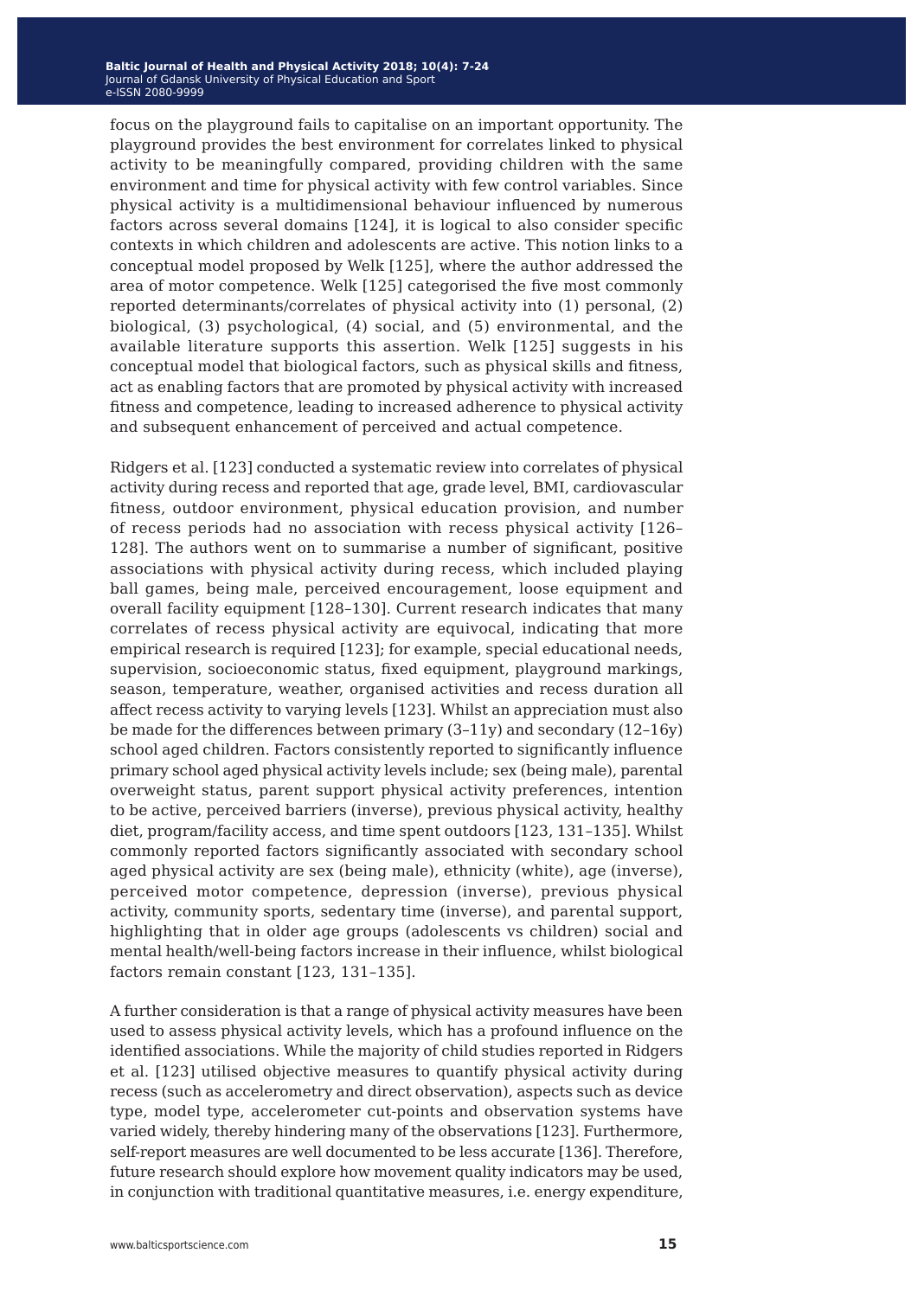overall activity counts [42], and to characterise and profile children's physical activity movement and gait quality.

#### **physical activity quality**

A contemporary problem that needs addressing is a clear definition of 'quality' in a physical activity context. Whilst quantity, with reference to physical activity, is well described, with the most common definition coming in form of the razor coined by Casperson et al. [137], "physical activity is defined as any bodily movement produced by skeletal muscles that results in energy expenditure", the term 'quality' is nebulous and can have connotations relating to physical activity, movement, psychology, physiology, biochemistry, well-being, emotional state, biomechanics or even life.

Quality can be used to describe an individual's overall self-assessment or subjective appraisal of well-being or life satisfaction associated with physical status and functional abilities, mental health, happiness, satisfaction with interpersonal relationships and economic and/or vocational status [138, 139]. For children and youth, there is the additional domain of school/academia [138]. Health-related quality of life includes aspects of overall quality of life that are directly related to physical and/or mental health [138, 139]. As such, health related quality of life reflects the degree to which a person is able to participate physically, emotionally and socially with or without assistance [140].

Social interactions and participation can also be described in terms of quality. Full social participation is considered a fundamental human need, with empirical evidence finding that lack of social connections increases the odds of death by at least 50% [141]. The quality of multidimensional tenets of social relationships have been reported to increase odds of mortality by 91% among the socially isolated [141]. The magnitude of this effect is comparable to that of other known risk factors of mortality, such as obesity or physical inactivity [141, 142]. In humans of all ages, deficits in social relationship quality, such as social isolation or low social support can similarly lead to chronic activation of immune, neuroendocrine, and metabolic systems that lie in the pathways, leading to cardiovascular, neoplastic, and other common aging-related diseases [143−147].

Objectively-measured biomarkers of physical health, such as C-reactive protein, systolic and diastolic blood pressure, waist circumference, and body mass index can be used to indicate physiological quality [148, 149]. For instance, blood pressure may be used to determine the quality and efficiency of the myocardium's ability to distribute and regulate blood flow [148, 149]. Physiological quality may also refer to a molecular and cellular level and the capability to perform basic cellular functions. All cells perform certain basic functions essential for their own survival. These basic cell functions include, but are not limited to: nutrient retention, chemical reactions, waste removal, protein synthesis and reproduction [148, 149]. If any cell within the human system does not perform these basic, and subsequent specialised, functions then the quality of the cell would be considered compromised.

Quality can also be referred to in the context of gait and has been determined using raw accelerations, aligned to anatomical axes with respect to gravity [150−152] and analysis of the bipedal (left-to-right leg) symmetry [153−155].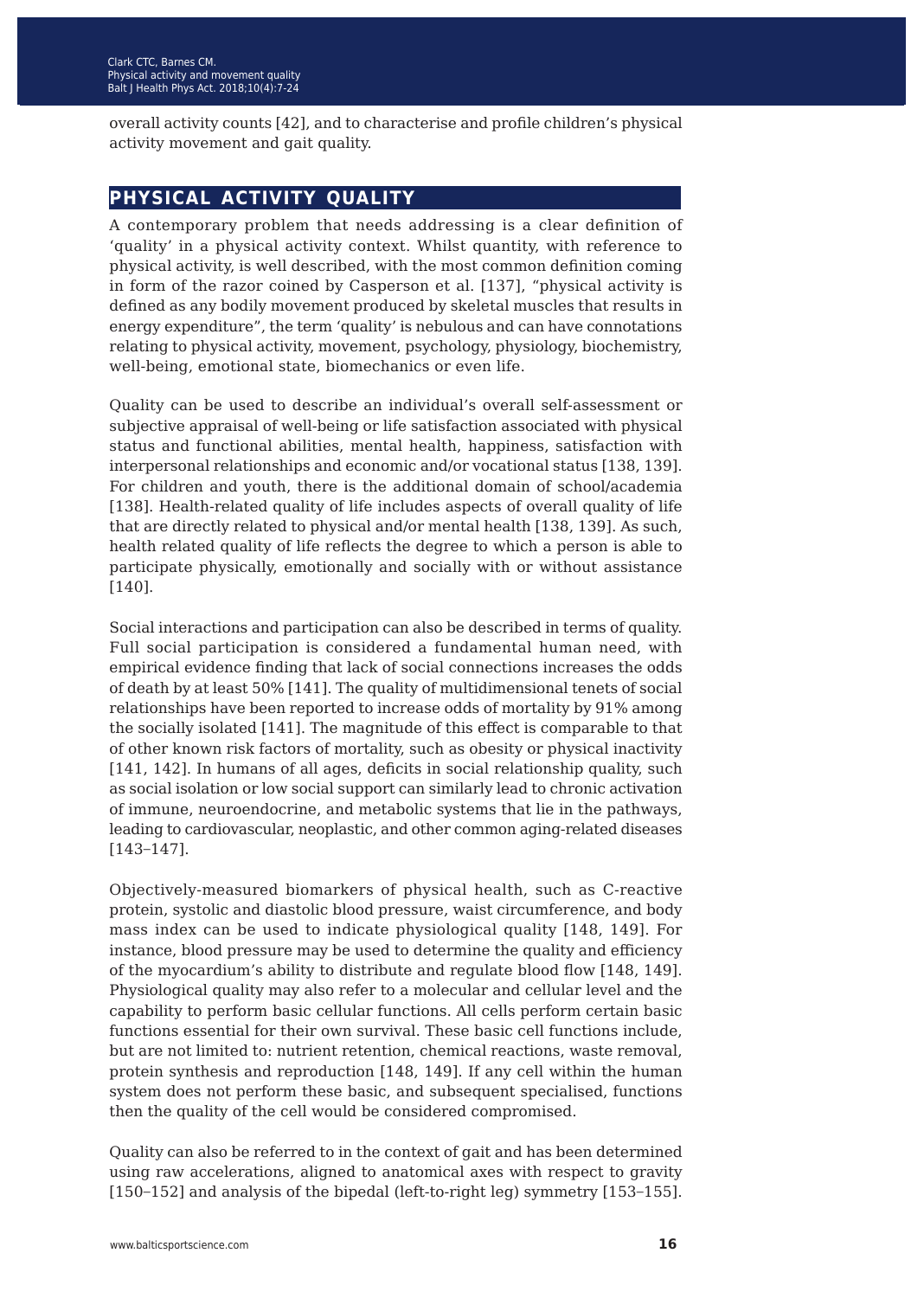Quality can be determined from bouts of locomotion and described as vertical trunk displacement [156–158], stride frequency, and walking speed [156–158]. Whilst gait quality can be described in terms of intensity, expressed as the root mean square of the signal, variability expressed as stride-to-stride variability in walking speed, stride frequency and length, symmetry expressed as the harmonic ratio [159, 160], smoothness expressed as the index of harmonicity [161], and complexity expressed as the mean logarithmic rate of divergence per stride using Wolf's method [162] and sample entropy [163]. Further examples include the autocorrelation at the dominant period [152], the magnitude and width of the dominant period in the frequency domain [164−166] and the percentage of power below 0.7 Hz [167]. However, authors, such as Bellanca et al. [18] and Brach et al. [19], have demonstrated that quality measurements in specific populations can be derived from analysing the fundamental frequency and harmonic content of movement. With the addition of raw accelerometry, novel analytics, such as fast Fourier transformation (FFT), has been used to process the accelerometer signal and identify gait qualities: walking smoothness, walking rhythmicity, dynamic stability and stride symmetry [18, 19]. Operationally, the term 'quality' can be defined and derived from the fundamental frequency spectra (signal) during human movement, specifically relating to ambulation [168]. Following this ontology, the utility of a quantitative measure of movement quality has surreptitiously acquired a reasonable empirical evidence base. Recent evidence has suggested that spectral purity derived movement quality is a viable proxy measure of the fundamental aspects of movement; in pre-adolescent children, this was manifest as significant correlations to cardiorespiratory fitness, time to exhaustion in standardised fitness tests and body-mass indices [169]. Further evidence in pre-adolescents' has demonstrated the sensitivity of movement quality measurement; Clark et al. [170] demonstrated that whilst overall PA remains invariant day-to-day, the quality of movement subsumed in overall PA significantly differs, daily. Whilst in pre-school children spectral purity was shown to be clustered with motor competence and significantly different between motor competency classification, suggesting underlying frequency components of movement need to be further investigated for the measurement of movement quality in children [169, 171]. Moreover, whilst it has been demonstrated that a proxy for overall physical activity was positively, and significantly, correlated with motor competence [61, 172, 64], spectral purity was shown, in Clark et al. [171], to have a stronger relationship to motor competence than overall activity, thereby highlighting the need for future research to examine and further establish this relationship.

#### **conclusions**

This narrative review has summarised the current evidence base surrounding physical activity and its relationship to health, recess, motor competence/FMS, body mass index and energy expenditure, whilst also appreciating the current physical activity guidelines, all towards the development of a quantitative measure of physical activity quality.

Physical activity is a complex construct and should not be pigeonholed to simply quantity of activity, it may pertain to physical behaviour, movement quality, characteristics of movement, joint angles during movement, force production, motor competency, volume of activity, or even psychological constructs [92]. A substantial amount of research using accelerometers to examine physical activity has focused far more acutely on examining characteristics of movements in a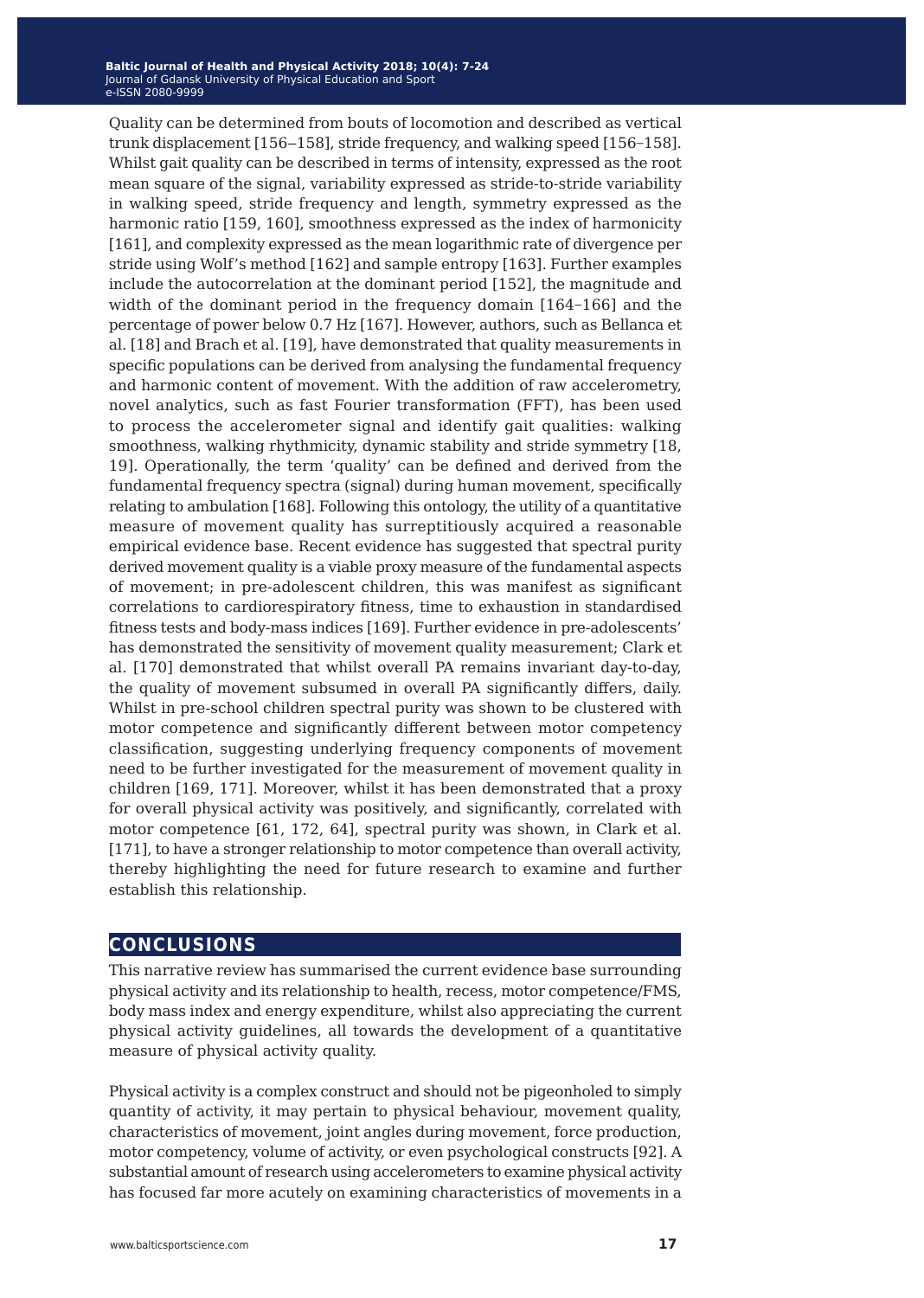contextualised setting, to later be applied to a wider application [18, 19, 173]. In the literature, the general reference to physical activity refers to the idea of capturing overall quantity; however, physical activity is an umbrella term, for which many things could be inferred. For example, posture classification, movement classification, EE estimation, fall detection or balance and control assessment, frequency component or gait analysis [18, 19]. Physical activity, measured by overall quantity is demonstrably unresponsive to interventions, as a systematic review by Metcalf et al. [174] found that physical activity interventions only improve physical activity quantity, on average, by four minutes per day. Furthermore, Altenburg et al. [175] found interventions specifically designed to target sedentary behaviour are equally ineffective. It is, therefore, this author's recommendation that accelerometers placement and explicit use and application be better defined.

#### **references**

- [1] Tremblay MS, Warburton DE, Janssen I, et al. New Canadian physical activity guidelines. Appl Physiol Nutri Metab. = Physiologie appliquee, nutrition et metabolisme. 2011;36(1):36-46;7-58. [https://doi.](https://doi.org/10.1139/H11-009) [org/10.1139/H11-009](https://doi.org/10.1139/H11-009)
- [2] WHO. Global recommendations on physical activity for health. [http://www.who.int/dietphysicalactivity/](http://www.who.int/dietphysicalactivity/publications/9789241599979/en/) [publications/9789241599979/en/](http://www.who.int/dietphysicalactivity/publications/9789241599979/en/). 2010.
- [3] LeBlanc AG, Janssen I. Difference between self-reported and accelerometer measured moderate-to-vigorous physical activity in youth. Pediatr Exerc Sci. 2010;22(4):523-34. [https://doi.org/10.1123/pes.22.4.523](http://doi.org/10.1123/pes.22.4.523)
- [4] Nelson TF, Gortmaker SL, Subramanian SV, Cheung L, Wechsler H. Disparities in overweight and obesity among US college students. Am J Health Behav. 2007;31(4):363-73. [https://doi.org/10.5993/AJHB.31.4.3](http://doi.org/10.5993/AJHB.31.4.3
)
- [5] Strong WB, Malina RM, Blimkie CJ, et al. Evidence based physical activity for school-age youth. J Pediatr. 2005;146(6):732-7. [https://doi.org/10.1016/j.jpeds.2005.01.055](http://doi.org/10.1016/j.jpeds.2005.01.055)
- [6] Saunders TJ, Gray CE, Poitras VJ, et al. Combinations of physical activity, sedentary behaviour and sleep: Relationships with health indicators in school-aged children and youth. Appl Physiol Nutri Metab. = Physiologie appliquee, nutrition et metabolisme. 2016;41(6 Suppl 3):S283-93. [https://doi.](http://doi.org/10.1139/apnm-2015-0626
) [org/10.1139/apnm-2015-0626](http://doi.org/10.1139/apnm-2015-0626
)
- [7] Chaput JP, Gray CE, Poitras VJ, et al. Systematic review of the relationships between sleep duration and health indicators in school-aged children and youth. Appl Physiol Nutri Metab. = Physiologie appliquee, nutrition et metabolisme. 2016;41(6 Suppl 3):S266-82. [https://doi.org/10.1139/apnm-2015-0627](http://doi.org/10.1139/apnm-2015-0627)
- [8] Carson V, Hunter S, Kuzik N, et al. Systematic review of sedentary behaviour and health indicators in school-aged children and youth: An update. Appl Physiol Nutri Metab. = Physiologie appliquee, nutrition et metabolisme. 2016;41(6 Suppl 3):S240-65. [https://doi.org/10.1139/apnm-2015-0630](http://doi.org/10.1139/apnm-2015-0630)
- [9] Poitras VJ, Gray CE, Borghese MM, et al. Systematic review of the relationships between objectively measured physical activity and health indicators in school-aged children and youth. Appl Physiol Nutri Metab. = Physiologie appliquee, nutrition et metabolisme. 2016;41(6 Suppl 3):S197-239. [https://doi.org/10.1139/apnm-2015-0663](http://doi.org/10.1139/apnm-2015-0663)
- [10] Tremblay MS, Carson V, Chaput JP, et al. Canadian 24-hour movement guidelines for children and youth: An integration of physical activity, sedentary behaviour, and sleep. Appl Physiol Nutri Metab. = Physiologie appliquee, nutrition et metabolisme. 2016;41(6 Suppl 3):S311-27. [https://doi.org/10.1139/](http://doi.org/10.1139/apnm-2016-0151
) [apnm-2016-0151](http://doi.org/10.1139/apnm-2016-0151
)
- [11] American Academy of P. Policy Statement: Prevention of overweight and obesity. Pediatrics. 2007;119(2):405. [https://doi.org/10.1542/peds.2006-3222](http://doi.org/10.1542/peds.2006-3222)
- [12] Tremblay MS, Esliger DW, Copeland JL, Barnes JD, Bassett DR. Moving forward by looking back: lessons learned from long-lost lifestyles. Appl Physiol Nutri Metab. = Physiologie appliquee, nutrition et metabolisme. 2008;33(4):836-42. [https://doi.org/10.1139/H08-045](http://doi.org/10.1139/H08-045)
- [13] Warburton DE, Charlesworth S, Ivey A, Nettlefold L, Bredin SS. A systematic review of the evidence for Canada's Physical Activity Guidelines for Adults. Int J Nutr Phys Act. 2010;7:39. doi:10.1186/1479- 5868-7-39. [https://doi.org/10.1186/1479-5868-7-39](http://doi.org/10.1186/1479-5868-7-39)
- [14] Ortega FB, Konstabel K, Pasquali E, et al. Objectively measured physical activity and sedentary time during childhood, adolescence and young adulthood: A cohort study. PLoS One. 2013;8(4):e60871. [https://doi.org/10.1371/journal.pone.0060871](http://doi.org/10.1371/journal.pone.0060871)
- [15] Sallis JF, Patrick K. Physical activity guidelines for adolescents: Consensus statement. Pediatric Exer Sci. 1994;6:302-14. [https://doi.org/10.1123/pes.6.4.302](http://doi.org/10.1123/pes.6.4.302)
- [16] Telama R, Yang X, Leskinen E, et al. Tracking of physical activity from early childhood through youth into adulthood. Med Sci Sport Exerc. 2013. [https://doi.org/10.1249/MSS.0000000000000181](http://doi.org/10.1249/MSS.0000000000000181
)
- [17] Twisk JW, Kemper HC, van Mechelen W, Post GB. Tracking of risk factors for coronary heart disease over a 14-year period: A comparison between lifestyle and biologic risk factors with data from the Amsterdam Growth and Health Study. Am J Epidemiol. 1997;145(10):888-98. [https://doi.org/10.1093/](http://doi.org/10.1093/oxfordjournals.aje.a009048
) [oxfordjournals.aje.a009048](http://doi.org/10.1093/oxfordjournals.aje.a009048
)
- [18] Bellanca JL, Lowry KA, Vanswearingen JM, Brach JS, Redfern MS. Harmonic ratios: A quantification of step to step symmetry. J Biomech. 2013;46(4):828-31. [https://doi.org/10.1016/j.jbiomech.2012.12.008](http://doi.org/10.1016/j.jbiomech.2012.12.008)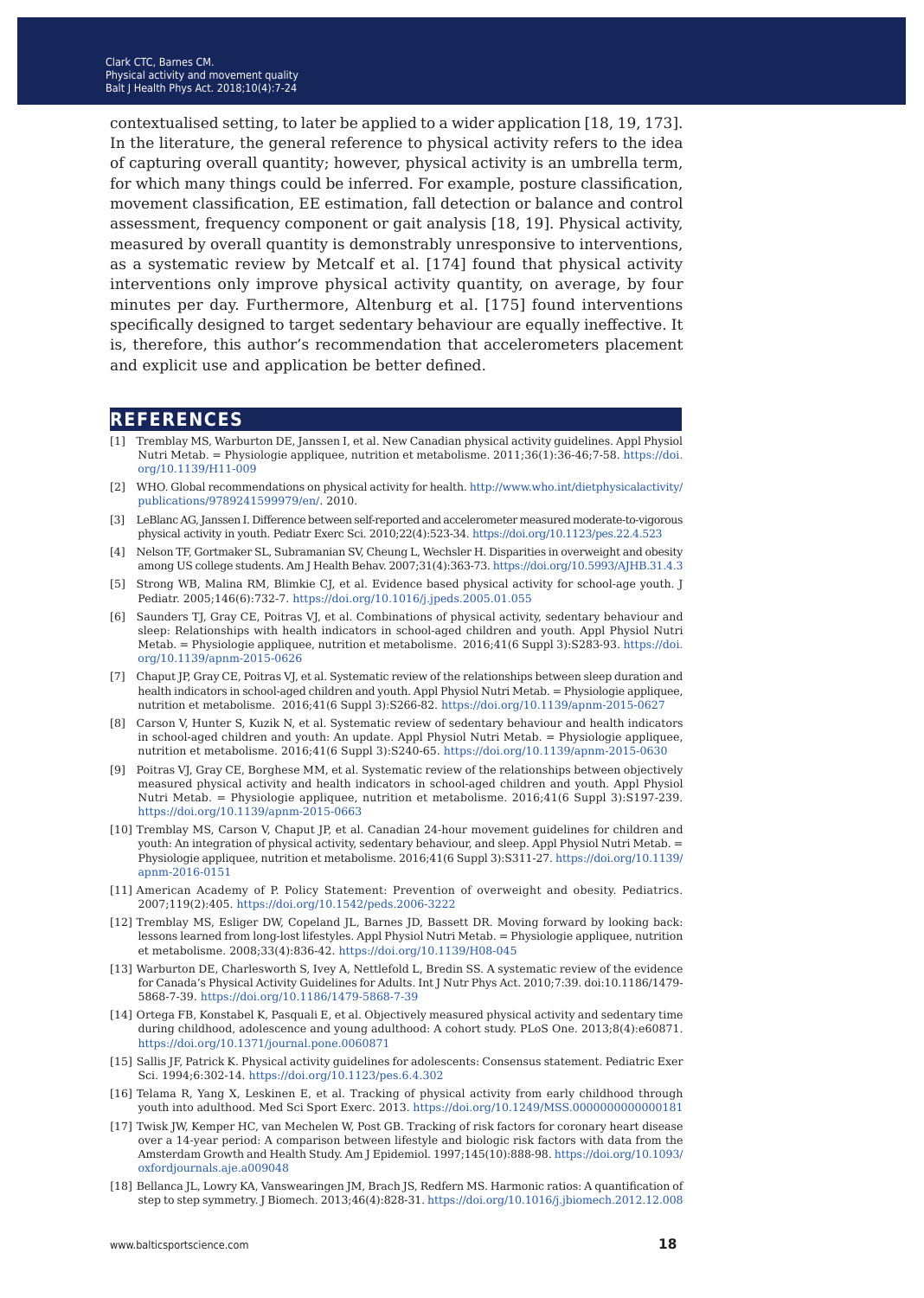- [19] Brach JS, McGurl D, Wert D, et al. Validation of a measure of smoothness of walking. J Gerontol: Series A, Biol Sci Med Sci. 2011;66(1):136-41. [https://doi.org/10.1093/gerona/glq170](http://doi.org/10.1093/gerona/glq170)
- [20] Sejdic E, Lowry KA, Bellanca J, Redfern MS, Brach JS. A comprehensive assessment of gait accelerometry signals in time, frequency and time-frequency domains. IEEE transactions on neural systems and rehabilitation engineering: A publication of the IEEE Engineering in Medicine and Biology Society. 2014;22(3):603-12. [https://doi.org/10.1109/TNSRE.2013.2265887](http://doi.org/10.1109/TNSRE.2013.2265887)
- [21] Howcroft J, Kofman J, Lemaire ED. Review of fall risk assessment in geriatric populations using inertial sensors. J Neuroeng Rehab. 2013;10(1):91. [https://doi.org/10.1186/1743-0003-10-91](http://doi.org/10.1186/1743-0003-10-91)
- [22] Cavill N, Biddle S, Sallis JF. Health enhancing physical activity for young people: Statement of the United Kingdom Expert Consensus Conference. Pediatr Exerc Sci. 2001;13(1):12-25. [https://doi.](http://doi.org/10.1123/pes.13.1.12
) [org/10.1123/pes.13.1.12](http://doi.org/10.1123/pes.13.1.12
)
- [23] CMO. Start active, stay alive: A report on physical activity for health from the four home countries' Chief Medical Officers. UK2011.
- [24] Health Do. Start Active, Stay Active: A report on physical activity from the four home countries' Chief Medical Officers. In: Health Do, editor. London, UK2011.
- [25] Aging DoHa. Get up and grow: Healthy eating and physical activity for early childhood. In: Aging DoHa, editor. Canberra, Australia: Australian Government; 2010.
- [26] Tremblay MS, LeBlanc AG, Carson V, et al. Canadian Physical Activity Guidelines for the Early Years (aged 0–4 years). Appl Physiol Nutr Metab. 2012;37(2):345-56. [https://doi.org/10.1139/h2012-018](http://doi.org/10.1139/h2012-018)
- [27] Tremblay MS, Carson V, Chaput JP. Introduction to the Canadian 24-Hour Movement Guidelines for Children and Youth: An Integration of Physical Activity, Sedentary Behaviour, and Sleep. Appl Physiol Nutr Metab. = Physiologie appliquee, nutrition et metabolisme. 2016;41(6 Suppl 3):iii-iv. [https://doi.](http://doi.org/10.1139/apnm-2016-0203
) [org/10.1139/apnm-2016-0203](http://doi.org/10.1139/apnm-2016-0203
)
- [28] Biddle SJ, Gorely T, Stensel DJ. Health-enhancing physical activity and sedentary behaviour in children and adolescents. J Sport Sci. 2004;22(8):679-701. [https://doi.org/10.1080/02640410410001712412](http://doi.org/10.1080/02640410410001712412)
- [29] Webber KJ, Loescher LJ. A systematic review of parent role modeling of healthy eating and physical activity for their young African American children. JSPN. 2013;18(3):173-88. [https://doi.org/10.1111/](http://doi.org/10.1111/jspn.12033
) [jspn.12033](http://doi.org/10.1111/jspn.12033
)
- [30] Katzmarzyk PT, Barreira TV, Broyles ST, et al. Physical activity, sedentary time, and obesity in an international sample of children. Med Sci Sport Exerc. 2015;47(10):2062-9. [https://doi.org/10.1249/](http://doi.org/10.1249/MSS.0000000000000649
) [MSS.0000000000000649](http://doi.org/10.1249/MSS.0000000000000649
)
- [31] Bunker LK. Psycho-physiological contributions of physical activity and sports for girls. President's Council on Physical Fitness and Sports Research Digest. 1998;3:1-10.
- [32] Kristensen PL, Moeller NC, Korsholm L, et al. The association between aerobic fitness and physical activity in children and adolescents: the European youth heart study. Eur J Appl Physiol. 2010;110(2):267-75. [https://doi.org/10.1007/s00421-010-1491-x](http://doi.org/10.1007/s00421-010-1491-x)
- [33] Mountjoy M, Andersen LB, Armstrong N, et al. International Olympic Committee consensus statement on the health and fitness of young people through physical activity and sport. Br J Sport Med. 2011;45(11):839-48. [https://doi.org/10.1136/bjsports-2011-090228](http://doi.org/10.1136/bjsports-2011-090228)
- [34] Blair SN, Clark DG, Cureton KJ, Powell KE. Exercise and fitness in childhood: Implications for a lifetime of health. In: Gisolfi CV, Lamb D, editors. Perspectives in Exercise Science and Sports Medicine. New York: McGraw-Hill; 1989.
- [35] Morrow JR, Jr., Tucker JS, Jackson AW, Martin SB, Greenleaf CA, Petrie TA. Meeting physical activity guidelines and health-related fitness in youth. Am J Prevent Med. 2013;44(5):439-44. [https://doi.](http://doi.org/10.1016/j.amepre.2013.01.008
) [org/10.1016/j.amepre.2013.01.008](http://doi.org/10.1016/j.amepre.2013.01.008
)
- [36] Janssen I, Leblanc AG. Systematic review of the health benefits of physical activity and fitness in school-aged children and youth. Int J Behav Nutr Phys Act. 2010;7:40. [https://doi.org/10.1186/1479-](http://doi.org/10.1186/1479-5868-7-40) [5868-7-40](http://doi.org/10.1186/1479-5868-7-40)
- [37] Dietz WH. Periods of risk in childhood for the development of adult obesity What do we need to learn? J Nutr. 1997;127(9):S1884-S6. [https://doi.org/10.1093/jn/127.9.1884S](http://doi.org/10.1093/jn/127.9.1884S)
- [38] Malina RM. Tracking of physical activity and physical fitness across the lifespan. Res Q Exerc Sport. 1996;67(3):S48-S57. [https://doi.org/10.1080/02701367.1996.10608853](http://doi.org/10.1080/02701367.1996.10608853)
- [39] Biddle SJ, Asare M. Physical activity and mental health in children and adolescents: A review of reviews. Br J Sport Med. 2011;45(11):886-95. [https://doi.org/10.1136/bjsports-2011-090185](http://doi.org/10.1136/bjsports-2011-090185)
- [40] Goldfield GS, Harvey A, Grattan K, Adamo KB. Physical activity promotion in the preschool years: A critical period to intervene. Int J Environ Res Publ Health. 2012;9(4):1326-42. [https://doi.org/10.3390/](http://doi.org/10.3390/ijerph9041326) [ijerph9041326](http://doi.org/10.3390/ijerph9041326)
- [41] Guinhouya BC, Samouda H, Zitouni D, Vilhelm C, Hubert H. Evidence of the influence of physical activity on the metabolic syndrome and/or on insulin resistance in pediatric populations: A systematic review. Int J Pediatr Obes. 2011;6(5-6):361-88. [https://doi.org/10.3109/17477166.2011.605896](http://doi.org/10.3109/17477166.2011.605896)
- [42] Clark CC, Barnes CM, Stratton G, McNarry MA, Mackintosh KA, Summers HD. A review of emerging analytical techniques for objective physical activity measurement in humans. Sport Med. 2016. [https://doi.org/10.1007/s40279-016-0585-y](http://doi.org/10.1007/s40279-016-0585-y)
- [43] Timmons BW, Leblanc AG, Carson V, et al. Systematic review of physical activity and health in the early years (aged 0-4 years). Appl Physiol Nutr Metab. = Physiologie appliquee, nutrition et metabolisme. 2012;37(4):773-92. [https://doi.org/10.1139/h2012-070](http://doi.org/10.1139/h2012-070)
- [44] Tucker P. The physical activity levels of preschool-aged children: A systematic review. Early Child Res Q. 2008;23(4):547-58. [https://doi.org/10.1016/j.ecresq.2008.08.005](http://doi.org/10.1016/j.ecresq.2008.08.005)
- [45] Stodden DF, Goodway JD, Langendorfer SJ, et al. A developmental perspective on the role of motor skill competence in physical activity: An emergent relationship. Quest. 2008;60(2):290-306. [https://](http://doi.org/10.1080/00336297.2008.10483582) [doi.org/10.1080/00336297.2008.10483582](http://doi.org/10.1080/00336297.2008.10483582)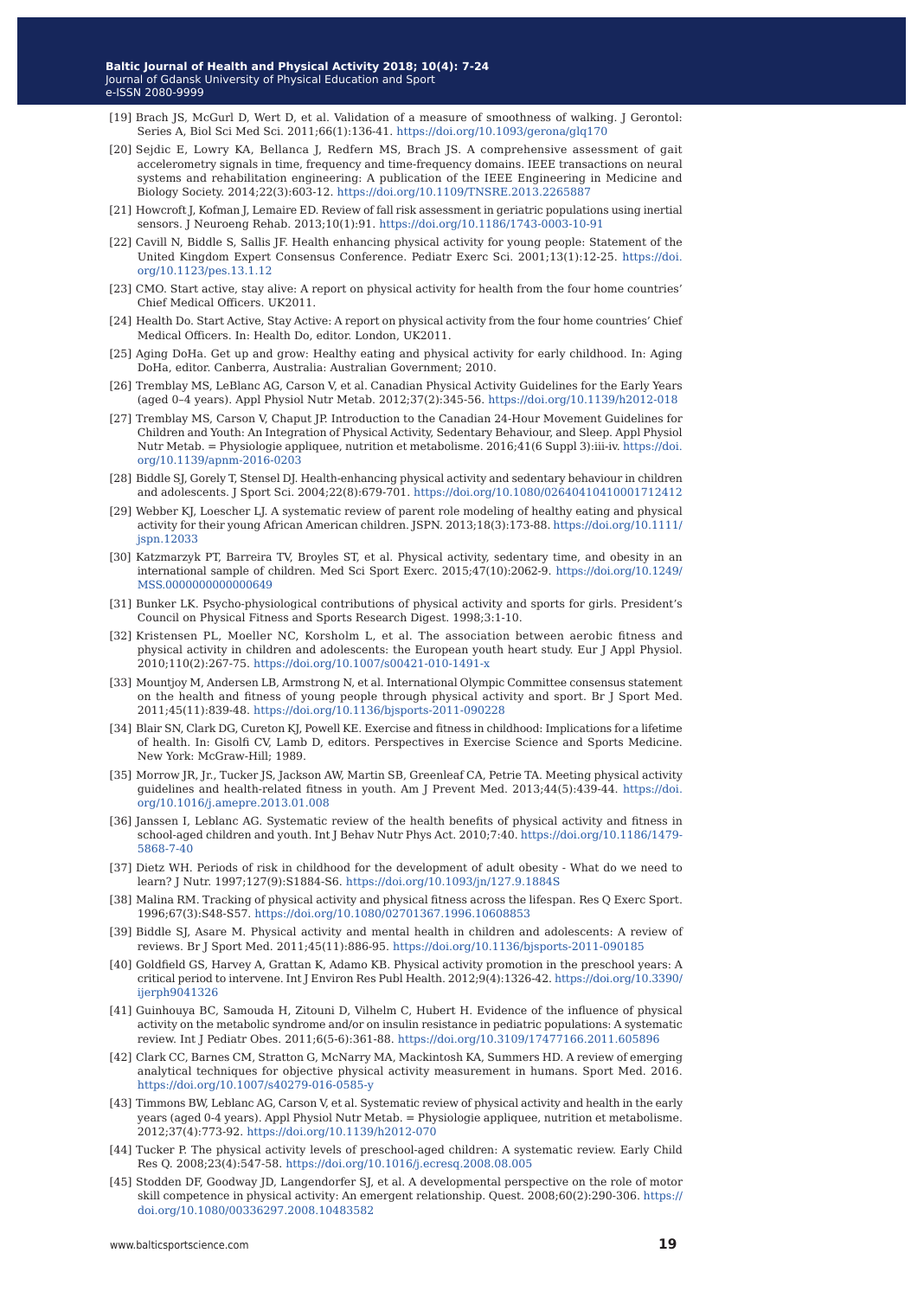- [46] Harter S. The construction of the self: a developmental perspective. New York: Guilford Press; 1999.
- [47] Schneider W, Schumann-Hengsteler R, Sodian B. Young children's cognitive development: Interrelationships among executive functioning, working memory, verbal ability, and theory of mind. Taylor & Francis; 2014. [https://doi.org/10.4324/9781410612007](http://doi.org/10.4324/9781410612007)
- [48] Hirtz P, Starosta W. Sensitive and critical periods of motor co-ordination development and its relation to motor learning. J Hum Kinet. 2002;7:19-28.
- [49] Sylva K. Critical periods in childhood learning. Br Med Bull. 1997;53(1):185-97. [https://doi.](http://doi.org/10.1093/oxfordjournals.bmb.a011599
) [org/10.1093/oxfordjournals.bmb.a011599](http://doi.org/10.1093/oxfordjournals.bmb.a011599
)
- [50] Weiss MR, Amorose AJ. Children's self-perception, in the physical domain: Between-and withinage variability in level, accuracy, and sources of perceived competence. J Sport Exerc Psychol. 2005;27:244. [https://doi.org/10.1123/jsep.27.2.226](http://doi.org/10.1123/jsep.27.2.226)
- [51] Robinson LE, Stodden DF, Barnett LM, et al. Motor competence and its effect on positive developmental trajectories of health. Sport Med. 2015;45(9):1273-84. [https://doi.org/10.1007/s40279-015-0351-6](http://doi.org/10.1007/s40279-015-0351-6)
- [52] Gallahue DL, Ozmun JC. Understanding motor development: infants, children, adolescents, adults. Boston; United States: McGraw-Hill; 2006.
- [53] Henderson S, Sugden D, Barnett A. Movement assessment battery for children-2. 2nd edition [Movement ABC-2]. London, UK: The Psychological Corporation; 2007. [https://doi.org/10.1037/t55281-000](http://doi.org/10.1037/t55281-000)
- [54] Brown T, Lalor A. The movement assessment battery for children second edition (MABC-2): A review and critique. Phys Occup Ther Pediatr. 2009;29(1):86-103. [https://doi.org/10.1080/01942630802574908](http://doi.org/10.1080/01942630802574908
)
- [55] Visser J, Jongmans M. Extending the movement assessment battery for children to be suitable for 3-year-olds in the Netherlands. 2004.
- [56] Chow SK, Chan LL, Chan C, Lau CHY. Reliability of the experimental version of the Movement ABC. Br J Ther Rehab. 2002;9:404-7. [https://doi.org/10.12968/bjtr.2002.9.10.13677](http://doi.org/10.12968/bjtr.2002.9.10.13677)
- [57] Faber I, Nijhuis-van der Sanden MW. The movement assessment battery for children. Standardisation and reliability of age band 5: Young adults. 2004.
- [58] Podstawski R, Konopka S, Choszcz D, et al. Evaluation of the reliability of the 8-second skipping with hand clapping test in 5 and 6 year old kindergarteners with use of the test-retest method: methodological aspects and practical implications. Hum Mov. 2018;19(3):55-63. [https://doi.](http://doi.org/10.5114/hm.2018.76080
) [org/10.5114/hm.2018.76080](http://doi.org/10.5114/hm.2018.76080
)
- [59] Podstawski R, Konopka S, Choszcz D, Merino-Marban R, Romero-Ramos O, Curtolo C. Evaluation of the reliability of the 8-second skipping with hand clapping test with use of the retest method. Trends Sport Sci. 2017;4(24):143-50. <https://doi.org/10.23829/TSS.2017.24.4-1>
- [60] Podstawski R, Markowski P, Choszcz D, Klimczak J, Romero-Ramos O, Merino-Marban R. Methodological aspect of evaluation of the reliability of the 3-minute buroee test. Arch Budo. 2016;12(137-144).
- [61] Lubans DR, Morgan PJ, Cliff DP, Barnett LM, Okely AD. Fundamental movement skills in children and adolescents: review of associated health benefits. Sport Med. 2010;40(12):1019-35. [https://doi.](http://doi.org/10.2165/11536850-000000000-00000) [org/10.2165/11536850-000000000-00000](http://doi.org/10.2165/11536850-000000000-00000)
- [62] Barnett L, Stodden DF, Cohen KE, et al. Fundamental movement skills: An important focus. J Teach Phys Educ. 2016; Advance Online Publication. [https://doi.org/10.1123/jtpe.2014-0209](http://doi.org/10.1123/jtpe.2014-0209)
- [63] Barnett LM, Ridgers ND, Salmon J. Associations between young children's perceived and actual ball skill competence and physical activity. J Sci Med Sport / Sports Medicine Australia. 2015;18(2):167- 71. [https://doi.org/10.1016/j.jsams.2014.03.001](http://doi.org/10.1016/j.jsams.2014.03.001)
- [64] Holfelder B, Schott N. Relationship of fundamental movement skills and physical activity in children and adolescents: A systematic review. Psychol Sport Exerc. 2014;15(4):382-91. [https://doi.](http://doi.org/10.1016/j.psychsport.2014.03.005
) [org/10.1016/j.psychsport.2014.03.005](http://doi.org/10.1016/j.psychsport.2014.03.005
)
- [65] Okely AD, Booth ML, Patterson JW. Relationship of physical activity to fundamental movement skills among adolescents. Med Sci Sport Exerc. 2001;33(11):1899-904. [https://doi.org/10.1097/00005768-](http://doi.org/10.1097/00005768-200111000-00015
) [200111000-00015](http://doi.org/10.1097/00005768-200111000-00015
)
- [66] Hamstra-Wright KL, Swanik CB, Sitler MR, et al. Gender comparisons of dynamic restraint and motor skill in children. Clin J Sport Med: Official journal of the Canadian Academy of Sport Medicine. 2006;16(1):56-62. [https://doi.org/10.1097/01.jsm.0000179232.10261.65](http://doi.org/10.1097/01.jsm.0000179232.10261.65)
- [67] McKenzie TL, Sallis JF, Broyles SL, et al. Childhood movement skills: Predictors of physical activity in Anglo American and Mexican American adolescents? Res Q Exerc Sport. 2002;73(3):238-44. [https://](http://doi.org/10.1080/02701367.2002.10609017) [doi.org/10.1080/02701367.2002.10609017](http://doi.org/10.1080/02701367.2002.10609017)
- [68] Barnett LM, van Beurden E, Morgan PJ, Brooks LO, Beard JR. Childhood motor skill proficiency as a predictor of adolescent physical activity. J Adolesc Health: official publication of the Society for Adolescent Medicine. 2009;44(3):252-9. [https://doi.org/10.1016/j.jadohealth.2008.07.004](http://doi.org/10.1016/j.jadohealth.2008.07.004)
- [69] Cliff DP, Okely AD, Smith LM, McKeen K. Relationships between fundamental movement skills and objectively measured physical activity in preschool children. Pediatr Exerc Sci. 2009;21(4):436-49. [https://doi.org/10.1123/pes.21.4.436](http://doi.org/10.1123/pes.21.4.436)
- [70] Cairney J, Hay JA, Faught BE, Hawes R. Developmental coordination disorder and overweight and obesity in children aged 9-14 y. Int J Obes. 2005;29(4):369-72. [https://doi.org/10.1038/sj.ijo.0802893](http://doi.org/10.1038/sj.ijo.0802893)
- [71] Rivilis I, Hay J, Cairney J, Klentrou P, Liu J, Faught BE. Physical activity and fitness in children with developmental coordination disorder: a systematic review. Res Develop Disab. 2011;32(3):894-910. [https://doi.org/10.1016/j.ridd.2011.01.017](http://doi.org/10.1016/j.ridd.2011.01.017)
- [72] Lopes VP, Stodden DF, Bianchi MM, Maia JA, Rodrigues LP. Correlation between BMI and motor coordination in children. J Sci Med Sport / Sports Medicine Australia. 2012;15(1):38-43. [https://doi.](http://doi.org/10.1111/j.1600-0838.2009.01027.x) [org/10.1016/j.jsams.2011.07.005](http://doi.org/10.1111/j.1600-0838.2009.01027.x)
- [73] [Lopes VP, Rodrigues LP, Maia JA, Malina RM. Motor coordination as predictor of physical activity in](http://doi.org/10.1111/j.1600-0838.2009.01027.x) [childhood. Scand J Med Sci Sport. 2011;21\(5\):663-9. https://doi.org/10.1111/j.1600-0838.2009.01027.x](http://doi.org/10.1111/j.1600-0838.2009.01027.x)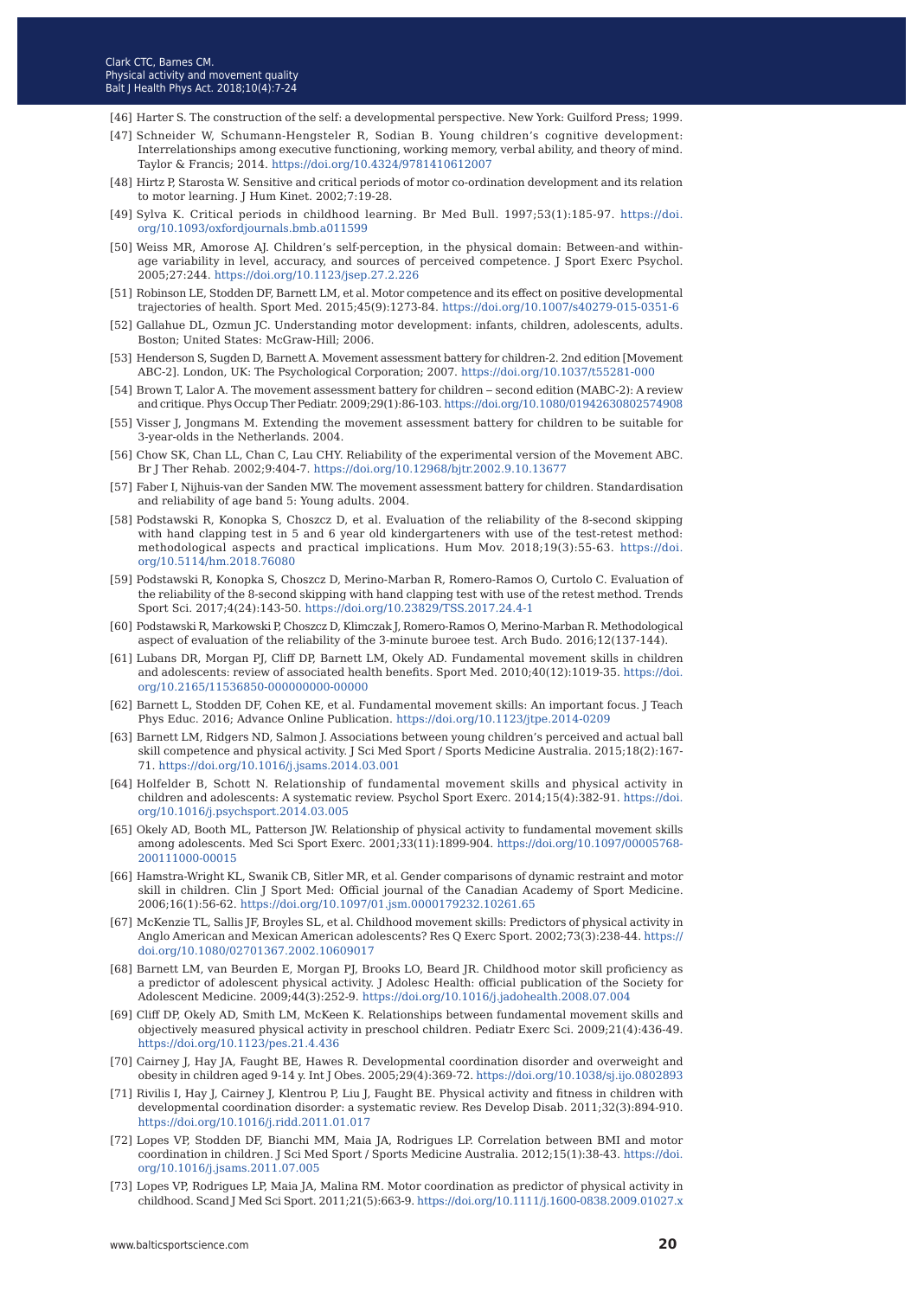- [74] Hamstra-Wright KL, Swanik CB, Sitler MR, et al. The role of excess mass in the adaptation of children's gait. Hum Mov Sci. 2014;36:12-9.<https://doi.org/10.1016/j.humov.2014.05.002>
- [75] Nantel J, Mathieu ME, Prince F. Physical activity and obesity: biomechanical and physiological key concepts. J Obes. 2011;2011:650230. [https://doi.org/10.1155/2011/650230](https://doi.org/10.1016/j.humov.2014.05.002)
- [76] Shultz SP, Hills AP, Sitler MR, Hillstrom HJ. Body size and walking cadence affect lower extremity joint power in children's gait. Gait & Posture. 2010;32(2):248-52. [https://doi.org/10.1016/j.](https://doi.org/10.1016/j.gaitpost.2010.05.001) [gaitpost.2010.05.001](https://doi.org/10.1016/j.gaitpost.2010.05.001)
- [77] Blakemore VJ, Fink PW, Lark SD, Shultz SP. Mass affects lower extremity muscle activity patterns in children's gait. Gait & Posture. 2013;38(4):609-13. <https://doi.org/10.1016/j.gaitpost.2013.02.002>
- [78] Nantel J, Brochu M, Prince F. Locomotor strategies in obese and non-obese children. Obesity. 2006;14(10):1789-94.<https://doi.org/10.1038/oby.2006.206>
- [79] Stratton G, Ridgers ND, Fairclough SJ, Richardson DJ. Physical activity levels of normal-weight and overweight girls and boys during primary school recess. Obesity. 2007;15(6):1513-9. [https://doi.](https://doi.org/10.1038/oby.2007.179) [org/10.1038/oby.2007.179](https://doi.org/10.1038/oby.2007.179)
- [80] McNarry MA, Boddy LM, Stratton GS. The relationship between body mass index, aerobic performance and asthma in a pre-pubertal, population-level cohort. Eur J Appl Physiol. 2014;114(2):243-9. [https://](https://doi.org/10.1007/s00421-013-2772-y) [doi.org/10.1007/s00421-013-2772-y](https://doi.org/10.1007/s00421-013-2772-y)
- [81] McGraw B, McClenaghan BA, Williams HG, Dickerson J, Ward DS. Gait and postural stability in obese and nonobese prepubertal boys. Arch Phys Med Rehab. 2000;81(4):484-9.<https://doi.org/10.1053/mr.2000.3782>
- [82] Hills AP, Andersen LB, Byrne NM. Physical activity and obesity in children. Br J Sport Med. 2011;45(11):866-70. <https://doi.org/10.1136/bjsports-2011-090199>
- [83] Hills AP, Parker AW. Gait characteristics of obese pre-pubertal children: effects of diet and exercise on parameters. Int J Rehab Res. 1991;14(4):348-9.<https://doi.org/10.1097/00004356-199112000-00010>
- [84] Yang CC, Hsu YL. A review of accelerometry-based wearable motion detectors for physical activity monitoring. Sensors. 2010;10(8):7772-88.<https://doi.org/10.3390/s100807772>
- [85] Tudor-Locke C, Craig CL, Beets MW, et al. How many steps/day are enough? for children and adolescents. Int J Behav Nutr Phy. 2011;8:78. <https://doi.org/10.1186/1479-5868-8-78>
- [86] Tudor-Locke C, Craig CL, Brown WJ, et al. How many steps/day are enough? for adults. Int J Behav Nutr Phy. 2011;8:79. <https://doi.org/10.1186/1479-5868-8-79>
- [87] Corder K, Ekelund U, Steele RM, Wareham NJ, Brage S. Assessment of physical activity in youth. J Appl Physiol. 2008;105(3):977-87.<https://doi.org/10.1152/japplphysiol.00094.2008>
- [88] Clark CCT, Nobre GC, Fernandes JFT, et al. Physical activity characterization: does one site fit all? Physiol Measur. 2018;39(9):09TR2.<https://doi.org/10.1088/1361-6579/aadad0>
- [89] Schoeller DA. Recent advances from application of doubly labeled water to measurement of human energy expenditure. J Nutr. 1999;129(10):1765-8. <https://doi.org/10.1093/jn/129.10.1765>
- [90] Ekelund U, Sjostrom M, Yngve A, et al. Physical activity assessed by activity monitor and doubly labeled water in children. Med Sci Sport Exerc. 2001;33(2):275-81. [https://doi.org/10.1097/00005768-](https://doi.org/10.1097/00005768-200102000-00017) [200102000-00017](https://doi.org/10.1097/00005768-200102000-00017)
- [91] Welk G. Physical activity assessments for health-related research. Champaign: Human Kinetics; 2002.
- [92] Bussmann JB, van den Berg-Emons RJ. To total amount of activity... and beyond: Perspectives on measuring physical behavior. Frontier Psycholog. 2013;4:463.<https://doi.org/10.3389/fpsyg.2013.00463>
- [93] Thorburn AW, Proietto J. Biological determinants of spontaneous physical activity. Obes Rev.: an official journal of the International Association for the Study of Obesity. 2000;1(2):87-94. [https://doi.](https://doi.org/10.1046/j.1467-789x.2000.00018.x) [org/10.1046/j.1467-789x.2000.00018.x](https://doi.org/10.1046/j.1467-789x.2000.00018.x)
- [94] Baquet G, Stratton G, Van Praagh E, Berthoin S. Improving physical activity assessment in prepubertal children with high-frequency accelerometry monitoring: a methodological issue. Prevent Med. 2007;44(2):143-7. <https://doi.org/10.1016/j.ypmed.2006.10.004>
- [95] Shiri R, Solovieva S, Husgafvel-Pursiainen K, et al. The role of obesity and physical activity in non-specific and radiating low back pain: the Young Finns study. Seminars Arthritis Rheuma. 2013;42(6):640-50.<https://doi.org/10.1016/j.semarthrit.2012.09.002>
- [96] Esparza J, Fox C, Harper IT, Bennett PH, Schulz LO, Valencia ME, Ravussin E. Daily energy expenditure in Mexican and USA Pima indians: Low physical activity as a possible cause of obesity. Int J Obes Relat Metab Disord.: journal of the International Association for the Study of Obesity. 2000;24(1):55-9. [https://](https://doi.org/10.1038/sj.ijo.0801085) [doi.org/10.1038/sj.ijo.0801085](https://doi.org/10.1038/sj.ijo.0801085)
- [97] Montoye HJ. Introduction: evaluation of some measurements of physical activity and energy expenditure. Med Sci Sport Exerc.2000;32(9 Suppl):S439-41.<https://doi.org/10.1097/00005768-200009001-00001>
- [98] Ainsworth BE, Haskell WL, Herrmann SD, et al. 2011 Compendium of Physical Activities: A second update of codes and MET values. Med Sci Sport Exerc.2011;43(8):1575-81. [https://doi.org/10.1249/](https://doi.org/10.1249/MSS.0b013e31821ece12) [MSS.0b013e31821ece12](https://doi.org/10.1249/MSS.0b013e31821ece12)
- [99] Ainsworth BE, Haskell WL, Leon AS, et al. Compendium of physical activities: classification of energy costs of human physical activities. Med Sci Sport Exerc. 1993;25(1):71-80. [https://doi.](https://doi.org/10.1249/00005768-199301000-00011) [org/10.1249/00005768-199301000-00011](https://doi.org/10.1249/00005768-199301000-00011)
- [100] Ainsworth BE, Haskell WL, Whitt MC, et al. Compendium of physical activities: an update of activity codes and MET intensities. Med Sci Sport Exerc. 2000;32(9 Suppl):S498-504. [https://doi.](https://doi.org/10.1097/00005768-200009001-00009) [org/10.1097/00005768-200009001-00009](https://doi.org/10.1097/00005768-200009001-00009)
- [101] Riddoch CJ, Boreham CA. The health-related physical activity of children. Sport Med. 1995;19(2):86- 102. <https://doi.org/10.2165/00007256-199519020-00002>
- [102] Mattocks C, Leary S, Ness A, et al. Calibration of an accelerometer during free-living activities in children. Int J Pediatr Obes.: an official journal of the International Association for the Study of Obesity. 2007;2(4):218-26.<https://doi.org/10.1080/17477160701408809>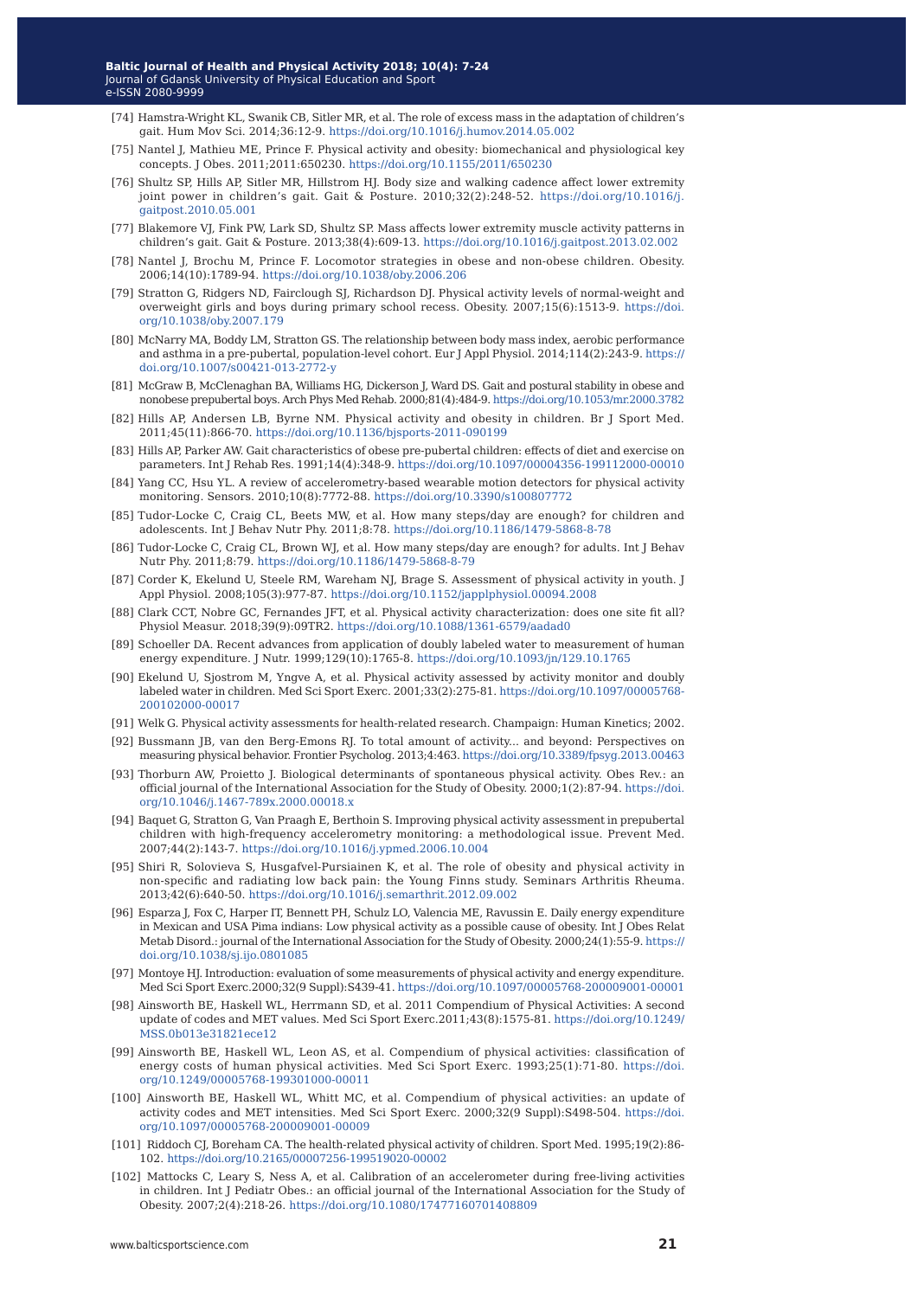- [103] Bouten CV, Westerterp KR, Verduin M, Janssen JD. Assessment of energy expenditure for physical activity using a triaxial accelerometer. Medicine and science in sports and exercise. 1994;26(12):1516-23. [https://doi.org/10.1249/00005768-199412000-00016](https://doi.org/10.1249/00005768-199412000-00016 )
- [104] Bouten CV, Koekkoek KT, Verduin M, Kodde R, Janssen JD. A triaxial accelerometer and portable data processing unit for the assessment of daily physical activity. IEEE transactions on bio-medical engineering. 1997;44(3):136-47.<https://doi.org/10.1109/10.554760>
- [105] Plasqui G, Westerterp KR. Physical activity assessment with accelerometers: An evaluation against doubly labeled water. Obesity. 2007;15(10):2371-9. <https://doi.org/10.1038/oby.2007.281>
- [106] Crouter SE, Clowers KG, Bassett DR, Jr. A novel method for using accelerometer data to predict energy expenditure. J Appl Physiol. 2006;100(4):1324-31. [https://doi.org/10.1152/japplphysiol.00818.2005](https://doi.org/10.1152/japplphysiol.00818.2005
)
- [107] Oliver M, Schofield GM, Kolt GS. Physical activity in preschoolers: Understanding prevalence and measurement issues. Sport Med. 2007;37(12):1045-70. [https://doi.org/10.2165/00007256-200737120-](https://doi.org/10.2165/00007256-200737120-00004) [00004](https://doi.org/10.2165/00007256-200737120-00004)
- [108] Mathie MJ, Coster AC, Lovell NH, Celler BG. Accelerometry: Providing an integrated, practical method for long-term, ambulatory monitoring of human movement. Physiol Measur. 2004;25(2):R1-20. <https://doi.org/10.1088/0967-3334/25/2/R01>
- [109] van Hees VT, Gorzelniak L, Leon E, et al., editors. A method to compare new and traditional accelerometry data in physical activity monitoring. World of Wireless Mobile and Multimedia Networks (WoWMoM); 2012; Montreal, QC, Canada.
- [110] Brond JC, Arvidson D, editors. Sampling frequency affects ActiGraph activity counts. ICAMPAM; 2015; Limerick, Ireland.
- [111] Strath SJ, Bassett DR, Jr., Swartz AM. Comparison of MTI accelerometer cut-points for predicting time spent in physical activity. Int J Sport Med. 2003;24(4):298-303.<https://doi.org/10.1055/s-2003-39504>
- [112] Edwardson CL, Gorely T. Epoch length and its effect on physical activity intensity. Med Sci Sport Exerc. 2010;42(5):928-34.<https://doi.org/10.1249/MSS.0b013e3181c301f5>
- [113] Bassett DR, Jr, Rowlands A, Trost SG. Calibration and validation of wearable monitors. Med Sci Sport Exerc. 2012;44(1 Suppl 1):S32-8.<https://doi.org/10.1249/MSS.0b013e3182399cf7>
- [114] Jago R, Watson K, Baranowski T, Zakeri I, Yoo S, Baranowski J, Conry K. Pedometer reliability, validity and daily activity targets among 10- to 15-year-old boys. J Sport Sci. 2006;24(3):241-51. [https://doi.](https://doi.org/10.1080/02640410500141661) [org/10.1080/02640410500141661](https://doi.org/10.1080/02640410500141661)
- [115] Parrish AM, Okely AD, Stanley RM, Ridgers ND. The effect of school recess interventions on physical activity: A systematic review. Sport Med. 2013;43(4):287-99.<https://doi.org/10.1007/s40279-013-0024-2>
- [116] RWJF. Robert Wood Johnson Foundation. Recess rules − Why the undervalued playtime may be America's best investment for healthy kids and healthy schools. 2007.
- [117] Yildirim M, Arundell L, Cerin E, et al. What helps children to move more at school recess and lunchtime? Mid-intervention results from Transform-Us! cluster-randomised controlled trial. Br J Sport Med. 2014;48(3):271-7.<https://doi.org/10.1136/bjsports-2013-092466>
- [118] Ridgers ND, Timperio A, Crawford D, Salmon J. What factors are associated with adolescents' school break time physical activity and sedentary time? PLoS One. 2013;8(2):e56838. [https://doi.](https://doi.org/10.1371/journal.pone.0056838) [org/10.1371/journal.pone.0056838](https://doi.org/10.1371/journal.pone.0056838)
- [119] Huberty JL, Siahpush M, Beighle A, Fuhrmeister E, Silva P, Welk G. Ready for recess: a pilot study to increase physical activity in elementary school children. J School Health. 2011;81(5):251-7. [https://](https://doi.org/10.1111/j.1746-1561.2011.00591.x) [doi.org/10.1111/j.1746-1561.2011.00591.x](https://doi.org/10.1111/j.1746-1561.2011.00591.x)
- [120] Reston VA. Recess for elementary school students [Position paper]. 2006.
- [121] Van Der Horst K, Paw MJ, Twisk JW, Van Mechelen W. A brief review on correlates of physical activity and sedentariness in youth. Med Sci Sport Exerc. 2007;39(8):1241-50. [https://doi.org/10.1249/](https://doi.org/10.1249/mss.0b013e318059bf35) [mss.0b013e318059bf35](https://doi.org/10.1249/mss.0b013e318059bf35)
- [122] Hinkley T, Salmon J, Okely AD, Trost SG. Correlates of sedentary behaviours in preschool children: A review. Int J Behav Nutr Phys Act. 2010;7:66. <https://doi.org/10.1186/1479-5868-7-66>
- [123] Ridgers ND, Salmon J, Parrish AM, Stanley RM, Okely AD. Physical activity during school recess: A systematic review. Am J Prevent Med. 2012;43(3):320-8.<https://doi.org/10.1016/j.amepre.2012.05.019>
- [124] Hinkley T, Crawford D, Salmon J, Okely AD, Hesketh K. Preschool children and physical activity: A review of correlates. Am J Prevent Med. 2008;34(5):435-41.<https://doi.org/10.1016/j.amepre.2008.02.001>
- [125] Welk GJ. The youth physical activity promotion model: A conceptual bridge between theory and practice. Quest. 1999;51:5-23.<https://doi.org/10.1080/00336297.1999.10484297>
- [126] Haug E, Torsheim T, Sallis JF, Samdal O. The characteristics of the outdoor school environment associated with physical activity. Health Educ Res. 2010;25(2):248-56. <https://doi.org/10.1093/her/cyn050>
- [127] Ridgers ND, Graves LE, Foweather L, Stratton G. Examining influences on boy's and girls' physical activity patterns: the A-CLASS project. Pediatr Exerc Sci. 2010;22(4):638-50. [https://doi.org/10.1123/](https://doi.org/10.1123/pes.22.4.638) [pes.22.4.638](https://doi.org/10.1123/pes.22.4.638)
- [128] Brusseau TA, Kulinna PH, Tudor-Locke C, Ferry M, van der Mars H, Darst PW. Pedometerdetermined segmented physical activity patterns of fourth- and fifth-grade children. J Phys Act Health. 2011;8(2):279-86.<https://doi.org/10.1123/jpah.8.2.279>
- [129] Martinez-Gomez D, Calabro MA, Welk GJ, Marcos A, Veiga OL. Reliability and validity of a school recess physical activity recall in Spanish youth. Pediatr Exerc Sci. 2010;22(2):218-30. [https://doi.](https://doi.org/10.1123/pes.22.2.218) [org/10.1123/pes.22.2.218](https://doi.org/10.1123/pes.22.2.218)
- [130] Ridgers ND, Toth M, Uvacsek M. Physical activity levels of Hungarian children during school recess. Prevent Med. 2009;49(5):410-2.<https://doi.org/10.1016/j.ypmed.2009.08.008>
- [131] Sallis JF, Alcaraz JE, McKenzie TL, Hovell MF. Predictors of change in children's physical activity over 20 months. Variations by gender and level of adiposity. Am J Prevent Med. 1999;16(3):222-9.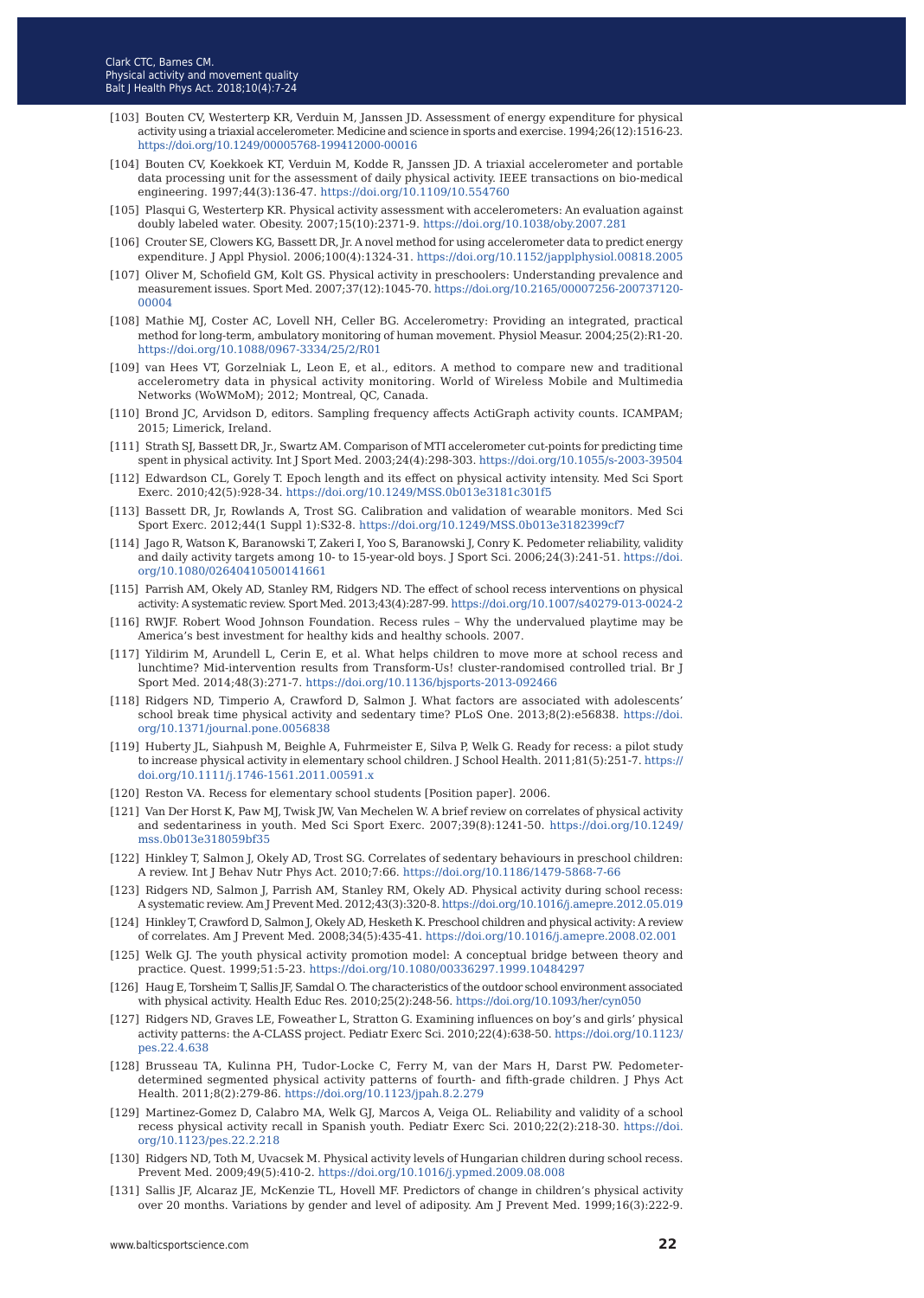- [132] Sallis JF, Alcaraz JE, McKenzie TL, Hovell MF, Kolody B, Nader PR. Parental behavior in relation to physical activity and fitness in 9-year-old children. Am J Diseas Child. 1992;146(11):1383-8. [https://](https://doi.org/10.1001/archpedi.1992.02160230141035) [doi.org/10.1001/archpedi.1992.02160230141035](https://doi.org/10.1001/archpedi.1992.02160230141035)
- [133] Sallis JF, Bowles HR, Bauman A, et al. Neighborhood environments and physical activity among adults in 11 countries. Am J Prevent Med. 2009;36(6):484-90.<https://doi.org/10.1016/j.amepre.2009.01.031>
- [134] Sallis JF, Carlson JA, Mignano AM. Promoting youth physical activity through physical education and after-school programs. Adolesc Med: State Art Rev. 2012;23(3):493-510.
- [135] Sallis JF, Prochaska JJ, Taylor WC. A review of correlates of physical activity of children and adolescents. Med Sci Sport Exerc. 2000;32(5):963-75. <https://doi.org/10.1097/00005768-200005000-00014>
- [136] Corder K, van Sluijs EM, Wright A, Whincup P, Wareham NJ, Ekelund U. Is it possible to assess free-living physical activity and energy expenditure in young people by self-report? Am J Clin Nutr. 2009;89:862-870. [https://doi.org/10.3945/ajcn.2008.26739](https://doi.org/10.3945/ajcn.2008.26739 )
- [137] Casperson C, Powell K, Christenson G. Physical activity, exercise, and physical fitness: Definitions and distinctions for health-related research. Publ Health Rep. 1985;100(2):126-31.
- [139] Shapiro DR, Malone LA. Quality of life and psychological affect related to sport participation in children and youth athletes with physical disabilities: A parent and athlete perspective. Disability Health J. 2016;9(3):385-91. <https://doi.org/10.1016/j.dhjo.2015.11.007>
- [140] Bjornson KF, McLaughlin JF. The measurement of health-related quality of life (HRQL) in children with cerebral palsy. Eur J Neurol : the official journal of the European Federation of Neurological Societies. 2001;8 Suppl 5:183-93. <https://doi.org/10.1046/j.1468-1331.2001.00051.x>
- [141] Schwartz C, Andersen EM, Nosek M, Krahn GL. RRTC Expert Panel on Health Status Measurement. Response shift theory: Important implications for measuring quality of life in people with disability. Arch Phys Med Rehab. 2007;88(4):529-36.<https://doi.org/10.1016/j.apmr.2006.12.032>
- [142] Holt-Lunstad J, Smith TB, Layton JB. Social relationships and mortality risk: A meta-analytic review. PLoS Med. 2010;7(7):e1000316.<https://doi.org/10.1371/journal.pmed.1000316>
- [143] House JS, Landis KR, Umberson D. Social relationships and health. Science. 1988;241(4865):540-5. <https://doi.org/10.1126/science.3399889>
- [144] Yang Y, Kozloski M. Change of sex gaps in total and cause-specific mortality over the life span in the United States. Ann Epidemiol. 2012;22(2):94-103.<https://doi.org/10.1016/j.annepidem.2011.06.006>
- [145] Yang Y, Kozloski M. Sex differences in age trajectories of physiological dysregulation: Inflammation, metabolic syndrome, and allostatic load. J Gerontol Series A, Biol Sci Med Sci. 2011;66(5):493-500. <https://doi.org/10.1093/gerona/glr003>
- [145] Yang YC, McClintock MK, Kozloski M, Li T. Social isolation and adult mortality: The role of chronic inflammation and sex differences. J Health Soc Behav. 2013;54(2):183-203. https://doi. org/10.1177/0022146513485244
- [146] Cacioppo JT, Hawkley LC. Social isolation and health, with an emphasis on underlying mechanisms. Persp Biol Med. 2003;46(3 Suppl):S39-52. <https://doi.org/10.1353/pbm.2003.0063>
- [147] Clark CCT. Is obesity actually non-communicable? Obesity Med. 2017;8:27-8. [https://doi.](https://doi.org/10.1016/j.obmed.2017.10.001) [org/10.1016/j.obmed.2017.10.001](https://doi.org/10.1016/j.obmed.2017.10.001)
- [148] Sherwood L. Human Physiology: From Cells to Systems. West Virginia. USA: Cengage Learning; 2016.
- [149] McArdle WD, Katch FI, Katch VL. Essentials of exercise physiology. 2 ed. Philadelphia: Lippincott Williams & Wilkins; 2000.
- [150] Moe-Nilssen R. A new method for evaluating motor control in gait under real-life environmental conditions. Part 2: Gait analysis. Clin Biomech. 1998;13(4-5):328-35. [https://doi.org/10.1016/S0268-](ttps://doi.org/10.1016/S0268-0033(98)00090-4) [0033\(98\)00090-4](ttps://doi.org/10.1016/S0268-0033(98)00090-4)
- [151] Moe-Nilssen R. A new method for evaluating motor control in gait under real-life environmental conditions. Part 1: The instrument. Clin Biomech. 1998;13(4-5):320-7. [https://doi.org/10.1016/S0268-](https://doi.org/10.1016/S0268-0033(98)00089-8) [0033\(98\)00089-8](https://doi.org/10.1016/S0268-0033(98)00089-8)
- [152] Moe-Nilssen R, Helbostad JL. Estimation of gait cycle characteristics by trunk accelerometry. J Biomech. 2004;37(1):121-6. [https://doi.org/10.1016/S0021-9290\(03\)00233-1](https://doi.org/10.1016/S0021-9290(03)00233-1)
- [153] Rispens SM, Van Dieen JH, Van Schooten KS, et al. Fall-related gait characteristics on the treadmill and in daily life. J Neuroeng Rehab. 2016;13:12. <https://doi.org/10.1186/s12984-016-0118-9>
- [154] Rispens SM, Pijnappels M, van Schooten KS, Beek PJ, Daffertshofer A, van Dieen JH. Consistency of gait characteristics as determined from acceleration data collected at different trunk locations. Gait & Posture. 2014;40(1):187-92.<https://doi.org/10.1016/j.gaitpost.2014.03.182>
- [155] Rispens SM, Pijnappels M, van Dieen JH, van Schooten KS, Beek PJ, Daffertshofer A. A benchmark test of accuracy and precision in estimating dynamical systems characteristics from a time series. J Biomech. 2014;47(2):470-5.<https://doi.org/10.1016/j.jbiomech.2013.10.037>
- [156] Zijlstra W. Assessment of spatio-temporal parameters during unconstrained walking. Eur J Appl Physiol. 2004;92(1-2):39-44. <https://doi.org/10.1007/s00421-004-1041-5>
- [157] Zijlstra A, Goosen JH, Verheyen CC, Zijlstra W. A body-fixed-sensor based analysis of compensatory trunk movements during unconstrained walking. Gait & Posture. 2008;27(1):164-7. [https://doi.](https://doi.org/10.1016/j.gaitpost.2007.02.010) [org/10.1016/j.gaitpost.2007.02.010](https://doi.org/10.1016/j.gaitpost.2007.02.010)
- [158] Schwickert L, Becker C, Lindemann U, et al. Fall detection with body-worn sensors A systematic review. Zeitschrift fur Gerontologie und Geriatrie. 2013;46(8):706-19. [https://doi.org/10.1007/s00391-](https://doi.org/10.1007/s00391-013-0559-8) [013-0559-8](https://doi.org/10.1007/s00391-013-0559-8)
- [159] Doi T, Hirata S, Ono R, Tsutsumimoto K, Misu S, Ando H. The harmonic ratio of trunk acceleration predicts falling among older people: results of a 1-year prospective study. J Neuroeng Rehab. 2013;10:7.<https://doi.org/10.1186/1743-0003-10-7>